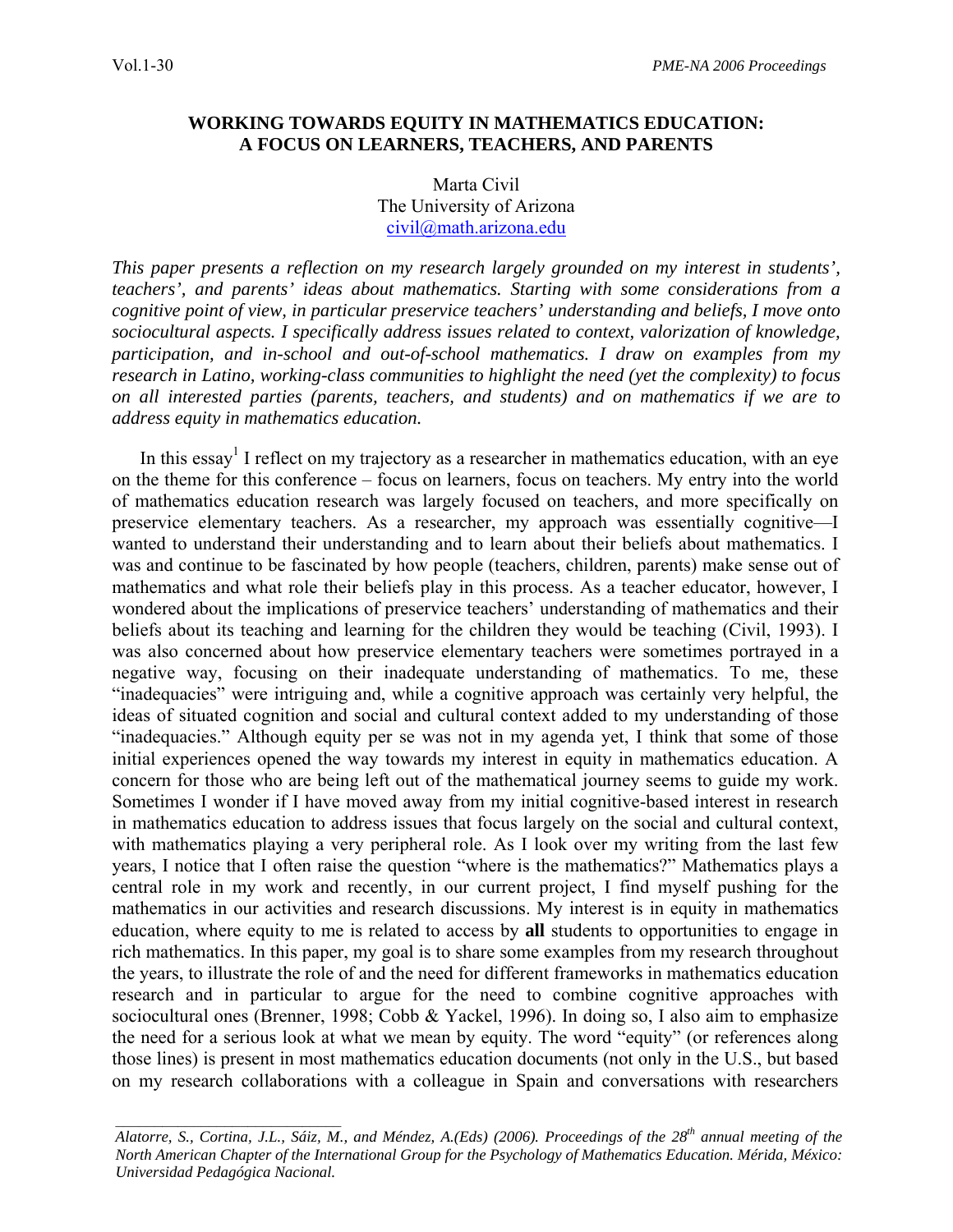elsewhere in the world, it seems to be a widespread, relatively recent phenomenon), yet what do we mean by equity in mathematics education? Personally, it is hard for me now to look at any mathematics education area without an equity lens. For example, I have always had an interest in how students communicate about mathematics. Yet, my interest in this topic has considerably changed over the years. In Civil (1998) I focused on issues related to communication when students are working in small groups. My approach then was essentially cognitive, as I was primarily interested in the interplay of understanding and beliefs in small group discussions. More recently, my interest in communication relates to questions of participation (Civil  $\&$ Planas, 2004): who has a voice in classrooms' discussions and whose voices are being heard. Yet, as I reflect on this more recent work and look at my current work, I am looking for how to frame the discussion of participation in such a way that mathematics becomes more central.

#### **Research in Teacher Education: From Beliefs and Understanding to Equity**

My first experience presenting at a conference was actually at PME-NA in 1989 (Civil, 1989). In that piece, a group of preservice elementary teachers were given a proportional reasoning task in which a fifth grader used incorrect reasoning (an additive approach) but the answer he obtained happened to be the correct one (at least in terms of a typical school mathematics task). The preservice teachers were to comment on this child's work. My emphasis in that paper was on questions such as "how ready are these prospective teachers to understand children's work. How are they going to handle it when one of their students comes up with a method different from theirs? What means do they have to determine the validity of a method?" (p. 292). I expressed concern for what I saw as a tendency to praise children's work without attention to the mathematics behind that thinking (Civil, 1993). Years later, I continued to express this concern, when I visited "reform" oriented classrooms in which children were encouraged to work in groups, discuss mathematics, look for different approaches to solve a problem, in short, many of the features that I value in a mathematical community of learners. But I also noticed how hard it is to listen to children's ideas about mathematics and what to do with that listening. As a result, I often heard comments along the lines of "great thinking" (was it always "great"?) and "thank you for sharing" (with no further discussion on the mathematical contribution of that sharing). Working on understanding how others (in most cases, students) make sense out of mathematics is one of the main reasons why I went into mathematics education. Whether I am working with children, preservice teachers, practicing teachers, parents, listening to their ideas about a mathematical situation fascinates me. Where is "equity" in this? When working with preservice teachers (and later on, with practicing teachers), I think I had an implicit concern for equity in that I worried about how a fragile understanding of the mathematics, and in particular of the mathematics for teaching (Adler & Davis, 2006; Ball & Bass, 2000) would affect their teaching and therefore their students' learning and enjoyment of mathematics. But that was the extent of my concern for equity at that time. In fact, I am not even aware that the term "equity" entered my conversation. In this paper I look at some of my work from those years with my current lens of equity. A typical topic in courses for prospective elementary teachers is a discussion of different algorithms for arithmetic operations. For example, one of the tasks I gave to that same group of preservice teachers to discuss was the "European" subtraction algorithm (the equal addition algorithm). I presented it to them as the way I learned how to subtract and they were to try to make sense out of it. Although my analysis of their discussion focused on cognitive aspects (e.g., assimilation to borrowing), some of their comments can certainly be looked at from a different angle: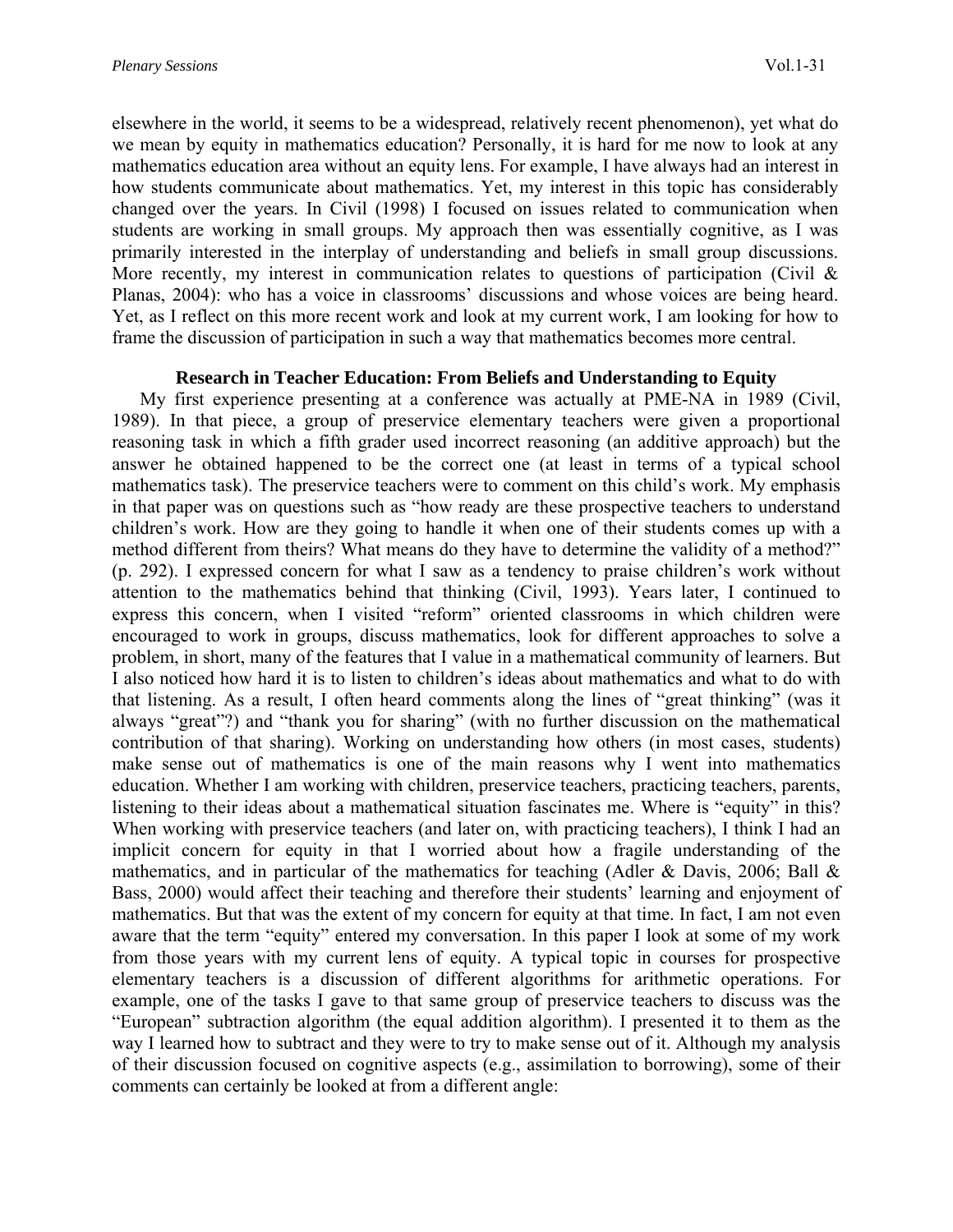Ann: Could you imagine if they said, "let's do math this way in American schools"? Carol: Oh, my God! Vicky: I don't think the kids would have as much problem with this as the teachers. Ann: Uh, uh, you're right; that's exactly what would happen. Carol: What's the value though? I mean, why are we doing this*?*

When talking about yet another algorithm for subtraction, in which the child had used negative numbers to find the answer (e.g., to do  $62 - 48$ :  $2 - 8 = -6$ ;  $60 - 40 = 20$ ;  $-6 + 20 = 14$ ), Vicky said, "I do believe that you could eventually convince him that learning to carry is easier and leaves less room for error." And when talking about a left to right algorithm for subtraction, Carol said, " Wouldn't kids get confused? From left to right, wouldn't kids get confused? If I sat down with a group of kids and said, 'Ok, this is how you do it,' and showed them from left to right, I would think that when you got to the real thing, that they would get upset or that they would be confused."

Scenarios like the ones I just briefly presented can be analyzed from an understanding / cognitive approach: how do these preservice teachers understand these different algorithms? They can also be analyzed from a beliefs approach: what do they tell us about these prospective teachers beliefs about the teaching and learning of mathematics (as well as about their own beliefs about mathematics in general)? But these scenarios can also be analyzed from an equity point of view. For example, what are the implications of Ann's comment, "Could you imagine if they said, 'let's do math this way in American schools'?" or Carol's comment, "what's the value though? I mean, why are we doing this?" or Vicky's comment: "you could eventually convince him that learning to carry is easier" or Carol's comment "when you got to the real thing." What is the real thing? Is there a way (as in only one) that should be taught in "American" schools? And in the case of subtraction, is "the way" that of learning to "carry"? Is this why Carol wonders about the value of engaging in these discussions around different algorithms? My current research is located in low-income neighborhoods, with a large number of immigrant families—mostly from Mexico and Central America. Of particular concern to me is whether we are preparing teachers to address different approaches, particularly when those different approaches may be coming from low-income, immigrant children. About four years ago, I asked a class of preservice elementary teachers to write a reaction paper to an article by Perkins and Flores (2002) on the "mathematical notations and procedures of recent immigrant students." A few of the preservice teachers wrote comments indicating the need for immigrant students to learn the way arithmetic is done in the U.S. As one of them wrote, "this is nice but they need to learn to do things the U.S. way." Is it that they were concerned about their own understanding of these different ways, as one of the preservice teachers hints in the comment, "how can we be expected to know all these different ways?" Or is it related to valorization of knowledge (as in one way being better than the other) (or as in Carol's comment earlier of "what's the value though?").

With the rapidly changing demographics in the U.S., most teachers are likely to be in classrooms where children or their parents may have different approaches to doing mathematics. How do we incorporate or build on these approaches? What value do we give to the different approaches? The notion of valorization of knowledge is very present in my work, as it relates not only to my concern for equity but also to my other area of research on in-school / out-of-school mathematics. The next section explores this notion.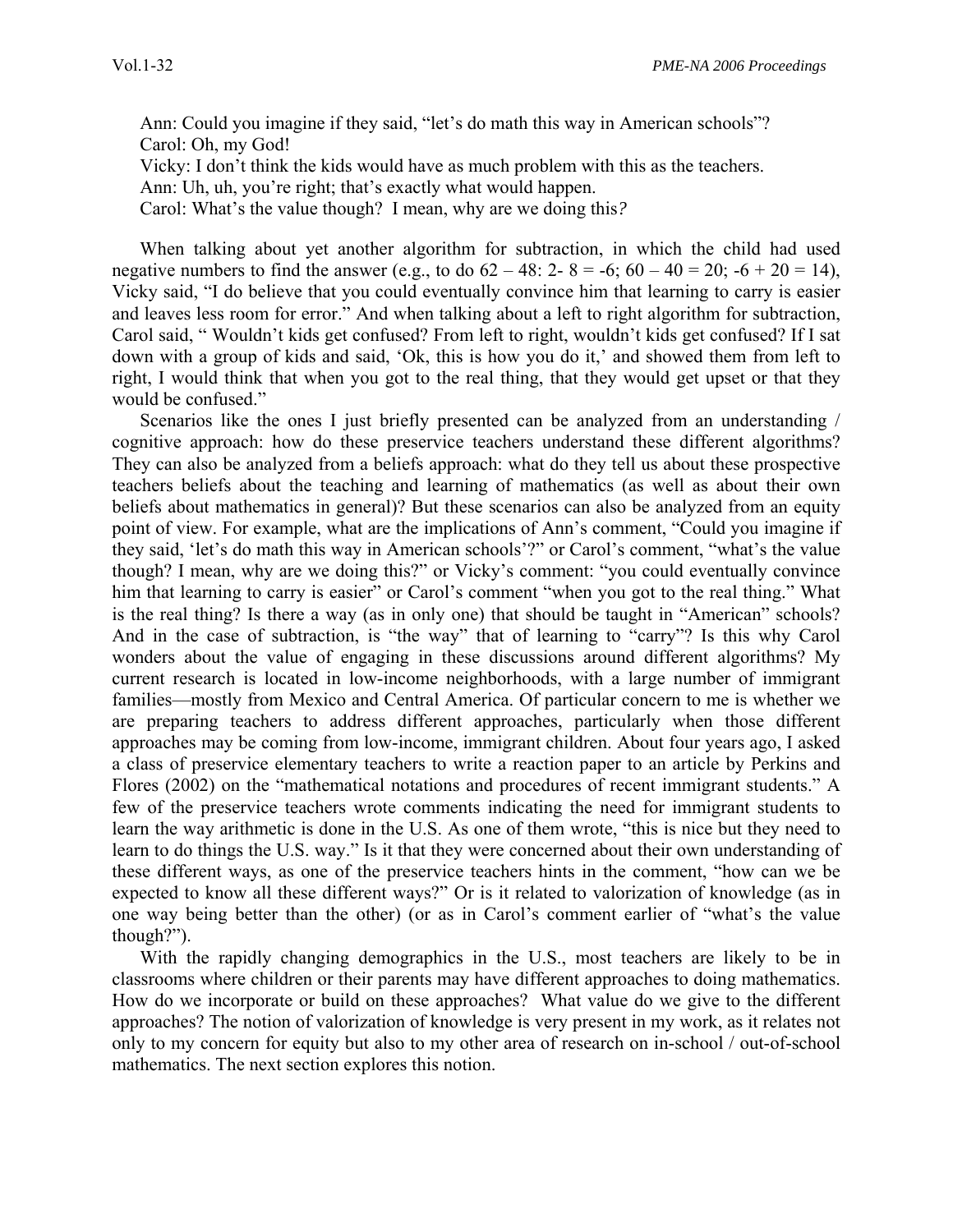### **Valorization of Knowledge**

While in the previous section my focus was on preservice teachers, here I will focus on children / school-age students and parents. For the last ten years I have been conducting research around issues of parents' views on the teaching and learning of mathematics (Bratton, Quintos, & Civil, 2004; Civil & Andrade, 2003; Civil & Bernier, 2006; Civil, Bratton, & Quintos, 2005; Civil, Planas, & Quintos, 2005). Throughout this research there is a recurrent theme that emerges in our conversations and interviews with families. This theme relates to immigrant parents' views on how their children are being taught in the U.S. versus the schooling traditions in their country of origin (which in my context is usually Mexico). As everybody else, parents bring their valorizations of knowledge to the discussion. Let me illustrate this point with an example related to different algorithms to show how this topic is of concern not only to teachers and preservice teachers.

All the parents we have talked to who learned how to divide in Mexico comment on their method being more "efficient" and "cleaner." A basic difference between the way they learned and the "traditional" approach to long division in the U.S. is that in Mexico they do not write down the subtraction, "we do it in our heads", and they only write down the result (the answer). This is what Marisol and Verónica said about the division algorithms:

**Marisol**: When I looked at how he [her son] was dividing, he subtracted and subtracted and that he wrote all the equation complete I said, I even said, "this teacher wants to make things complicated. No, son, not that way! This way!" And he learned faster with this [Marisol's] procedure.

**Verónica**: I tried to do the same with my child with divisions, that he didn't write everything, but he says, "no, no, mom, the teacher is going to think that I did it on the computer." "You don't need to write the subtraction son," I say, "you only put what is left."… "No, no, my teacher is going to think that I did it on the computer, I have to do it like that." "Ok, you think that… but I want to teach you how we learned." And I did teach him, but he still uses his method, and that way he feels safe that he is doing his homework as they told him to. The same thing with writing above what they borrow and crossing it out, I tell him, "and I remember our homework could not have any cross-outs," whereas his does.

A topic of concern for many of the families we have interviewed is their perception that the level of education is lower in the U.S., often commenting that they thought their children were behind in mathematics compared to relatives or friends in Mexico.

**Ernesto:** I think that the educational level, in the case of my son, the schools are very basic the level in Mexico is much higher. I'm saying that because I have nieces and nephews there and here and there, I see that they have learned more things at school…No, it's that he's [one of his nephews in Mexico] in fourth grade and my son is in fourth grade too. What they're giving my son now, he (the other child) learned in second grade. So, the educational level is lower and they learn more slowly than they learn in Mexico

**Bertha:** No, I'm not happy. I feel that there is repetition of a lot of things; I don't understand why the teaching is so slow, I don't like it, I don't like the system, I don't like it at all. I, when we go to México ... my nieces and nephews or my husband's nieces and nephews, there are children that are more or less the same age as Jaime and I see that Jaime is behind. Here they tell me that Jaime (is) really excellent.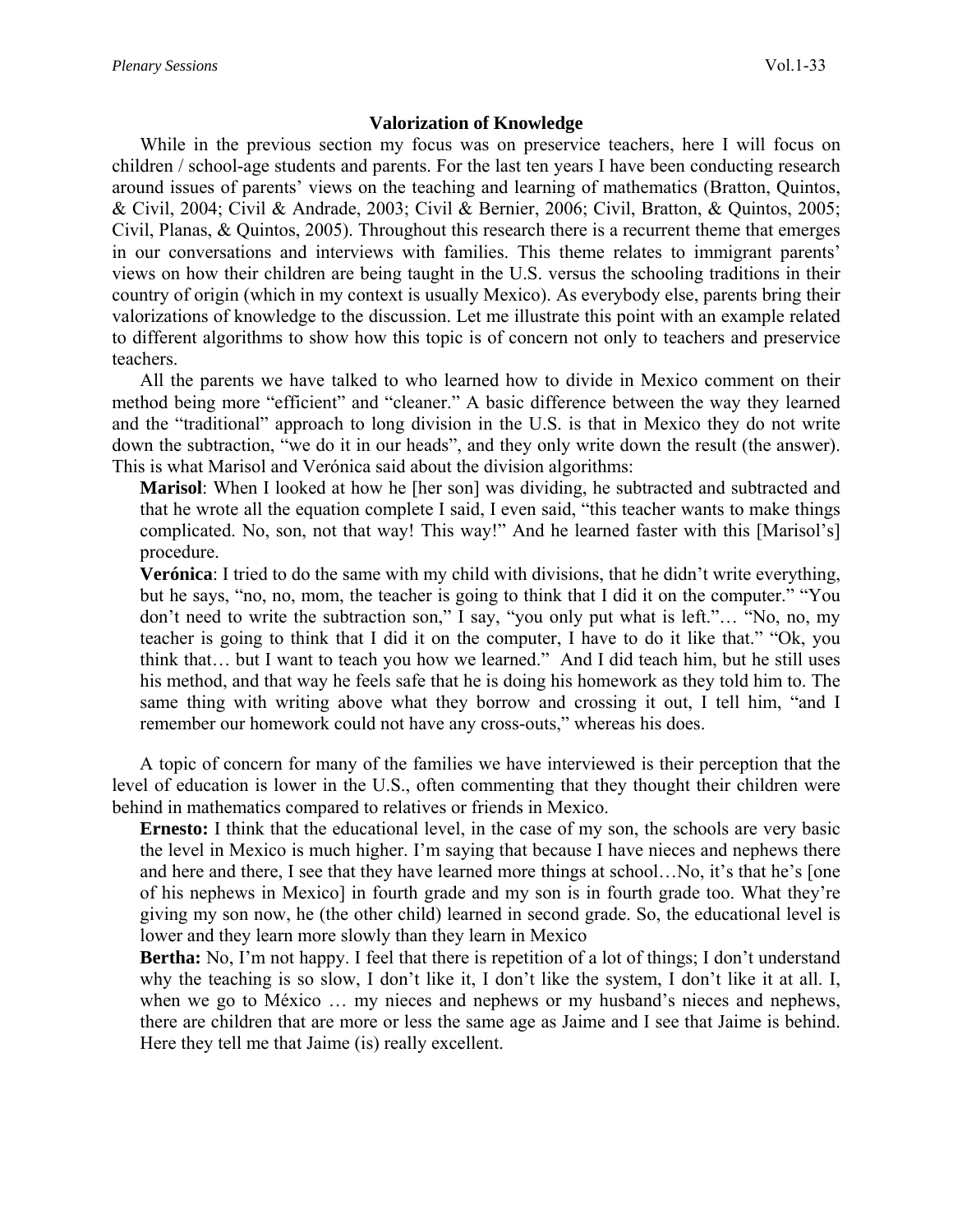Researchers have made observations similar to those of our participants. McLaughlin (2002) suggests that Mexican students' mathematics background often exceeds the expectations they face when entering a school in the United States. We also have data from the children's experiences with the different educational systems. Lucinda, one of the mothers who was concerned with her daughter's schooling in the U.S. and wanted to also teach her the way she had learned in Mexico, commented that when they first arrived, her daughter was a third grader (8 years old) and was not very happy with the school in the U.S. because she said that it looked like play, "why, mijita?" asked her mother; "because they are making me do 4 +3, mom, I don't want to go this school. It's weird." And by "weird" she meant "easy."

Below is an excerpt from an interview with a sixth grader in 2001, when he had recently arrived from Mexico:

**Researcher**: Describe yourself as a math student **Student**: I am advanced because in Mexico the schools are a year ahead. I am very fast at doing things. The teacher gives me harder work. (…) **Researcher**: What is your best subject in math? **Student**: Algebra **Researcher**: You already know algebra? **Student**: Yes **Researcher**: Where did you learn algebra? **Student**: The teacher [name of his current teacher] showed us. In Mexico, they had already taught me algebra. And the teacher here is barely starting to teach some algebra.

As part of our more recent work, we continue to study parents' and children's perceptions of the teaching and learning of mathematics, in particular among those who have experienced two educational systems (e.g., U.S. and Mexico), but we are also playing close attention to issues of language and how they affect students' learning of mathematics. The excerpt below is from an interview with a mother and her son (a sixth grader), about four months after they arrival to the U.S. This interview underscores the child's and mother's frustration at knowing the mathematics but not having the language (English) to participate or to fully understand the teaching:

**Marta**: So, I would like to know, if you can explain to me, if I went to your school in Mexico, when you lived in Mexico, what would I see in a math class? Tell me a little bit

**Alberto**: There, they teach things that here… there they teach you… they are ahead **Marta**: They are ahead.

**Alberto**: And here, they teach me things too, things that they taught me there… but what they taught me there, I already know it here, it's just that here it's hard because of the English.  $(\ldots)$ 

**Alberto's mother**: What I feel is that yes, I notice that they teach them more things there. Now, here the difference is that you run into the language, because in this sense… That is, for them it's perfect what they are teaching them because in this way it's going to help them grasp it, to get to the level, because for them, with the lack in English that they have, and if to that we were to add, uh, what's the word? If they give them all the information, like a lot, very dense, too much teaching during this period, to tell you the truth, it would disorient them more. Right now, what he is learning, what I see is that it's things that he had already seen, but if he gets stuck, it's because of the language, but he doesn't get stuck because of lack of knowledge. (…)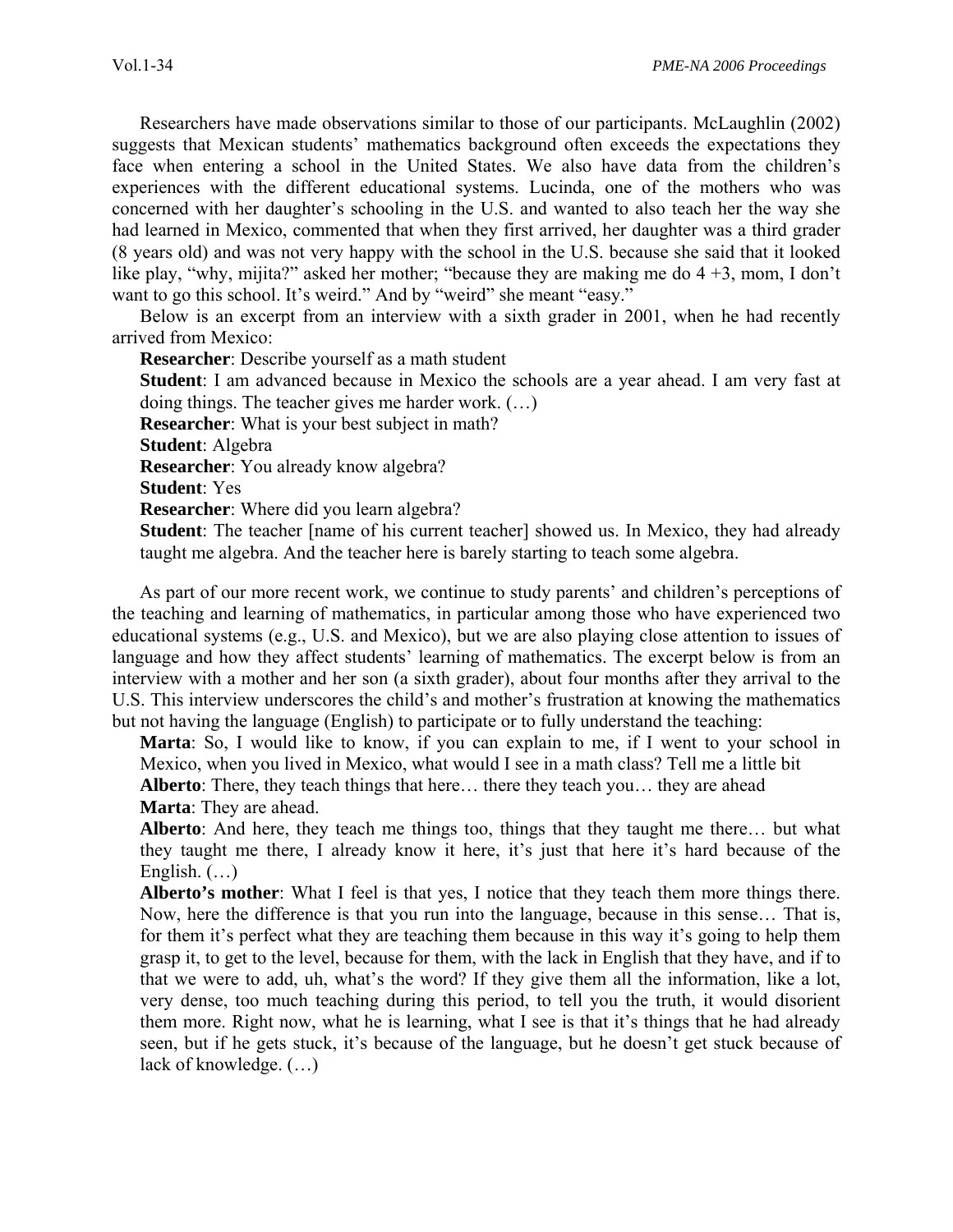**Marta**: So, you think that since he has already studied it in Mexico, the content, that this to a certain extent helps him

**Alberto's mother**: It makes it easier (…) Because he says, "ay, mom," he says, "and things that they ask and that they are really easy, and I get desperate because I want to answer, because I understood. And there are other things that I don't understand, but once I see the answer, I realize that I already knew it. … But I didn't understand the question. If I didn't understand the question, I cannot answer it, because I didn't understand them."

Alberto's mother thinks that it is a good idea that they are teaching him something that he already knows because he does not know English well yet and it would be too much for him to learn new content and English. Is this an equitable approach to the teaching of immigrant students? In Anhalt, Ondrus, & Horak (in press), the authors discuss an experience in which an instructor taught a mathematics lesson in Chinese to a group of middle school teachers. The teachers (most of whom were part of our Center CEMELA<sup>2</sup> and therefore, taught a large number of English Language Learners (ELLs)) realized the similarity in trying to learn in Chinese to their students' learning in English. Some of the teachers observed that because they were familiar with the mathematical content, they did not pay attention to the Chinese language and focused only on the mathematics. Teachers reported this was a powerful experience that made them think about the policy of student placement in their schools. It made them wonder about a common placement practice that places ELL students in lower level mathematics, the idea being that it will help them learn English. Teachers questioned whether through this practice students would learn neither English nor mathematics.

Are the educational needs of immigrants students being met by lowering the level of the content so that "they can learn the language"? This situation is not unique to the U.S. For the past several years, I have been collaborating with Núria Planas, a researcher in Barcelona (Spain) whose work focuses on the mathematics education of immigrant students in that city. Until 2000, immigrant students in public schools in Barcelona were placed in special classes with students with learning difficulties and physical disabilities. Currently, students with "language problems" (e.g., immigrants) are in a separate program for part of the day primarily for two subjects (mathematics and language). In that program they still work on the same adapted curriculum (as students with learning difficulties), which usually covers material two or three grades below their current grade.

In the first part of this section on valorization of knowledge I have focused mainly on parents' perceptions, and in particular immigrant parents, of the mathematics education their children are receiving in their "new" country. One could say that this is normal generational discourse—parents trying to show their children how they were taught because they feel that it was a "better" way. I argue, however, that these differences in approach take on a different light when those affected are low-income, immigrant families, whose knowledge has historically not been recognized or valued by institutions such as schools (Abreu, Cline, & Shamsi, 2002). This notion of their knowledge not being recognized or valued may even be more exacerbated if these students are given a lower level curriculum and made seem seen as "deficient" because they are not proficient in the language(s) of instruction. Planas (in press) looks into this situation by focusing on local students' perceptions of their immigrant peers' knowledge. In her research study, Planas interviewed twelve 15 and 16 year-old non-immigrant students from the same classroom in a high school in Barcelona that had a high percentage of immigrant students (60% of the students were from Morocco). In that particular classroom fourteen out of twenty-eight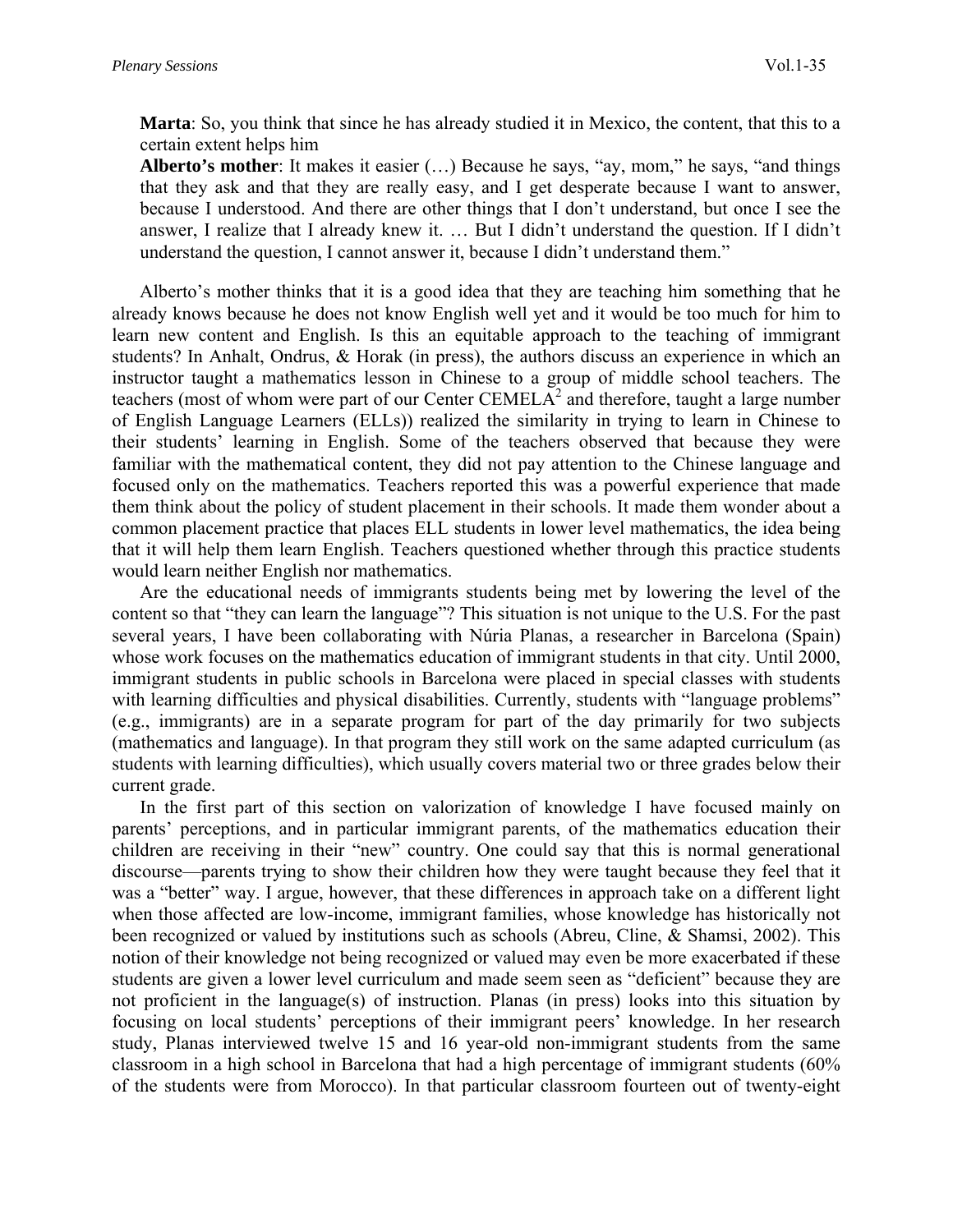students were immigrants (Morocco, Dominican Republic, Pakistan, and Bangladesh). The school, as is the case with schools with high numbers of immigrants in Barcelona, is in a lowincome neighborhood. Planas' research is particularly insightful in that it seeks to understand issues related to immigrant students in the mathematics classroom, not only from the point of view of these students, but also from the point of view of the "local" students (see Planas  $\&$ Civil, 2002; Planas & Gorgorió, 2004). Planas' (in press) findings point to a deficit view on the part of the local students towards their immigrant peers. Attached to this deficit view is a lack of recognition and appreciation for the immigrant students' ways of doing mathematics. The "local" students point out that their peers' mathematics are different and these different forms of mathematics are not seen as useful or appropriate, as the quotes from two of these local students show:

**Pau**: Their [immigrant students] comments help us make sense of the situations before starting solving the problems, but anyway, we cannot always start making sense of it like they do. Our maths are what they are. And theirs… they are fine, but sometimes they just don't fit in.

**Maria**: We are not in the classroom to learn their mathematics but to learn ours. That's what the exams are about.  $(...)$  I am not expected to learn Murshed's way of subtracting.

It is well known that there are different algorithms for arithmetic operations. My point here is not about "the" way to divide in Mexico vs. the U.S. or "the" way to subtract in Spain vs. Morocco. My point is about whose knowledge is being valued and how these different valorizations may affect students' participation in mathematics classes. This brings me to a key concept in my research—the notion of participation.

# **Does Everybody have a Voice?**

I try to understand and in class, I listen and ask questions but most of the time I have absolutely no idea what is going on. And what my peers say to me sounds like a dialect of the Alaskan Eskimo. [Carol, preservice elementary teacher]

There is hope yet when I can legally use my methods to solve a problem. [Vicky, preservice elementary teacher]

Carol and Vicky were students in the same section of a mathematics content course for preservice elementary teachers, for which I was the instructor. In this course I used a discussionbased approach, in which students largely worked in small groups on mathematical tasks that were often intended to create cognitive conflict (such as the proportional reasoning task alluded to earlier (Civil, 1989)). My approach (though not so clearly formulated at the time) was grounded on the idea of developing a community of learners in which students would feel comfortable questioning approaches and procedures they had taken for granted (e.g., why do we "invert and multiply" to divide fractions?). By encouraging different approaches to solving problems, I was aiming to open up the patterns of participation and, if possible, to undo the labeling that tends to classify learners as being "good at math" or "not good at math." My efforts failed with Carol, who often expressed her frustration at an approach that in her view exposed her as a failure to her peers and the instructor. She would have preferred a lecture-based approach, in which she was allowed to "remain anonymous." Vicky was also very anxious about her mathematics knowledge and kept on saying how she "couldn't do it using algebra" and would often look up to her peers who could use algebra. But Vicky became more comfortable participating in group discussions once she saw that her methods were accepted. Although she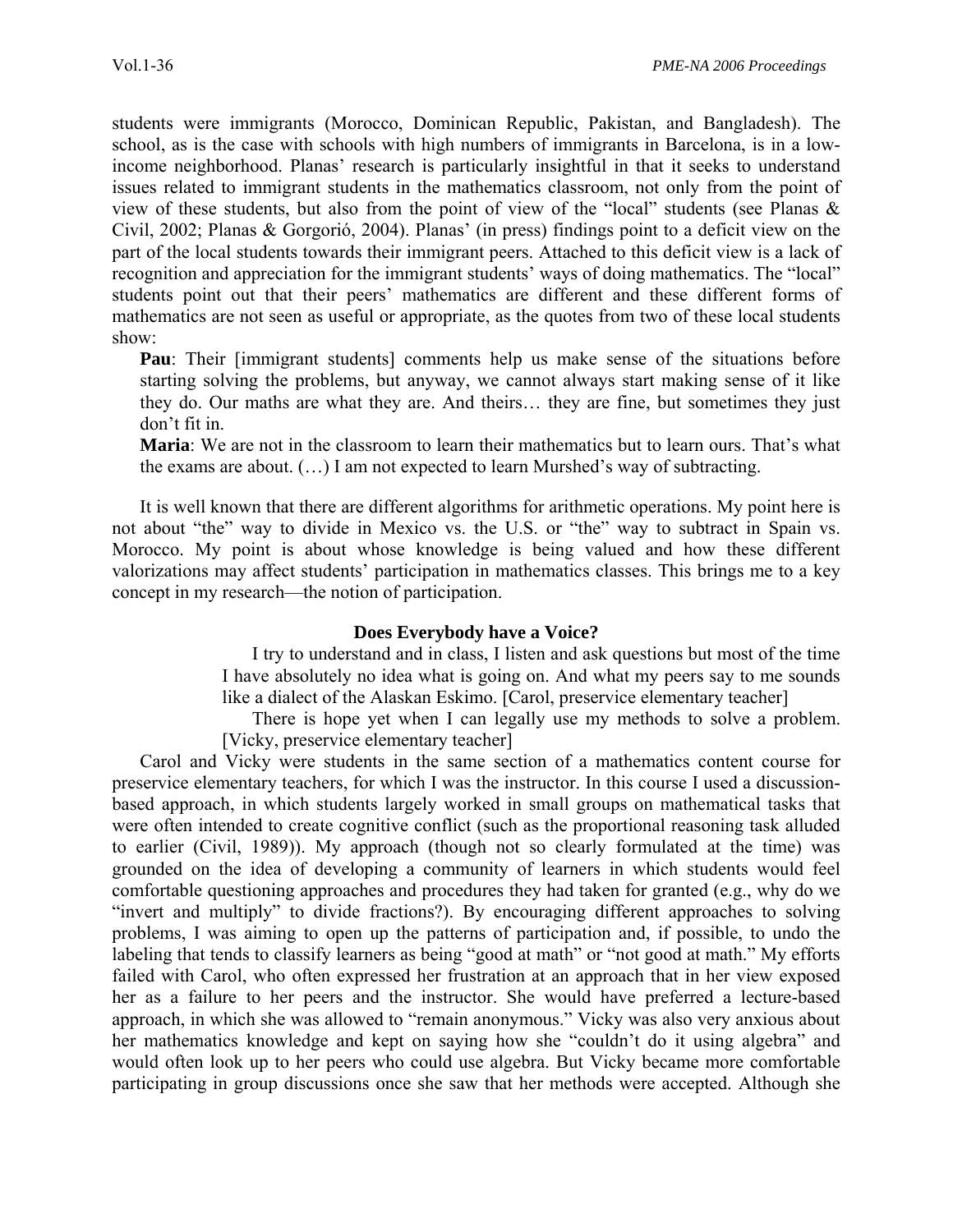tended to label her methods as not being the "math way," the fact is that her approaches were often conceptually clearer than the more "traditional" ones her peers used. For example, for the following problem, "*If you need 1 1/3 cups of sugar and 4 cups of four to bake a cake, how many cups of sugar will you need if you want to use 7 cups of flour?"* Vicky drew the cups of sugar and flour and immediately saw the correspondence between 1/3 cup of sugar and 1 cup of flour, thus concluding that she would need 2 1/3 cups of sugar. Vicky seemed to approach the problem in what could be called a more informal way, using everyday type reasoning. The rest of her peers opted for an algebraic approach quite typical of how ratio problems are solved in school. Some of them became lost in the procedure, due to their difficulties handling mixed numbers.

This is just one illustration of the many examples that I have encountered in my work with preservice elementary teachers (and now more recently with parents), in which adult learners who often feel unsuccessful in school mathematics, bring in ways of reasoning that are clearer and more efficient than the school-based procedures. Certainly, the issue of how general are these informal / out-of-school procedures remains. Would Vicky have been able to solve the sugar-flour problem had the numbers involved been others? Or when is it appropriate for students to bring in their everyday knowledge? For example, Cooper and Dunne (2000) illustrate some of the problems that occur when students (particularly working class students) "import their everyday knowledge when it is 'inappropriate' to do so" (p. 43). But my interest in these out-of-school approaches is on their potential for the participation of more students in the learning process.

My interest in the concept of participation started with trying to understand the obstacles to participation in the sense of students not feeling confident in or not valuing their own approaches to mathematics because they were not the "school way." The large body of research on situated cognition and on out-of-school mathematics versus in-school mathematics is particularly relevant to my work (Brenner & Moschkovich, 2002; Brown, Collins, & Duguid, 1989; Lave, 1988; Nunes, Schliemann, & Carraher, 1993). Many of these studies document how successful and resourceful people are at inventing their own methods of solution to tackle tasks that they see as relevant in their everyday life. Yet, some of these studies also document a lower performance once a "similar" task is presented in a school context. To me, a key question is that asked by Hoyles (1991), "*is it possible to capture the power and motivation of informal non-school learning environments for use as a basis for school mathematics?*" (p. 149) (italics in original). This interest in bridging in-school and out-of-school mathematics and thus my interest in opening up the participation patterns moved from a somehow cognitive emphasis (as in an intellectual interest in different approaches to problems) to a more social and cultural emphasis when I started working in primarily low-income, Latino communities. I was struck by how resourceful and involved in the everyday working of the household some of the children were, while these same children were not particularly "successful" by school standards (Civil  $\&$ Andrade, 2002). I was intrigued by what it would look like to try to develop learning experiences that would build on these students' (and their families) knowledge and experiences while ensuring that they advance in their learning of academic mathematics.

In Civil (in press) I discuss some of our efforts towards developing a mathematical apprenticeship in a school setting by embedding the mathematical learning in the "context of a sociocultural activity in which the pupils want to participate and in which they are able to participate given their actual abilities" (van Oers, 1996, p. 104). A construction module in a second grade class highlights my dilemmas at developing an approach to teaching and learning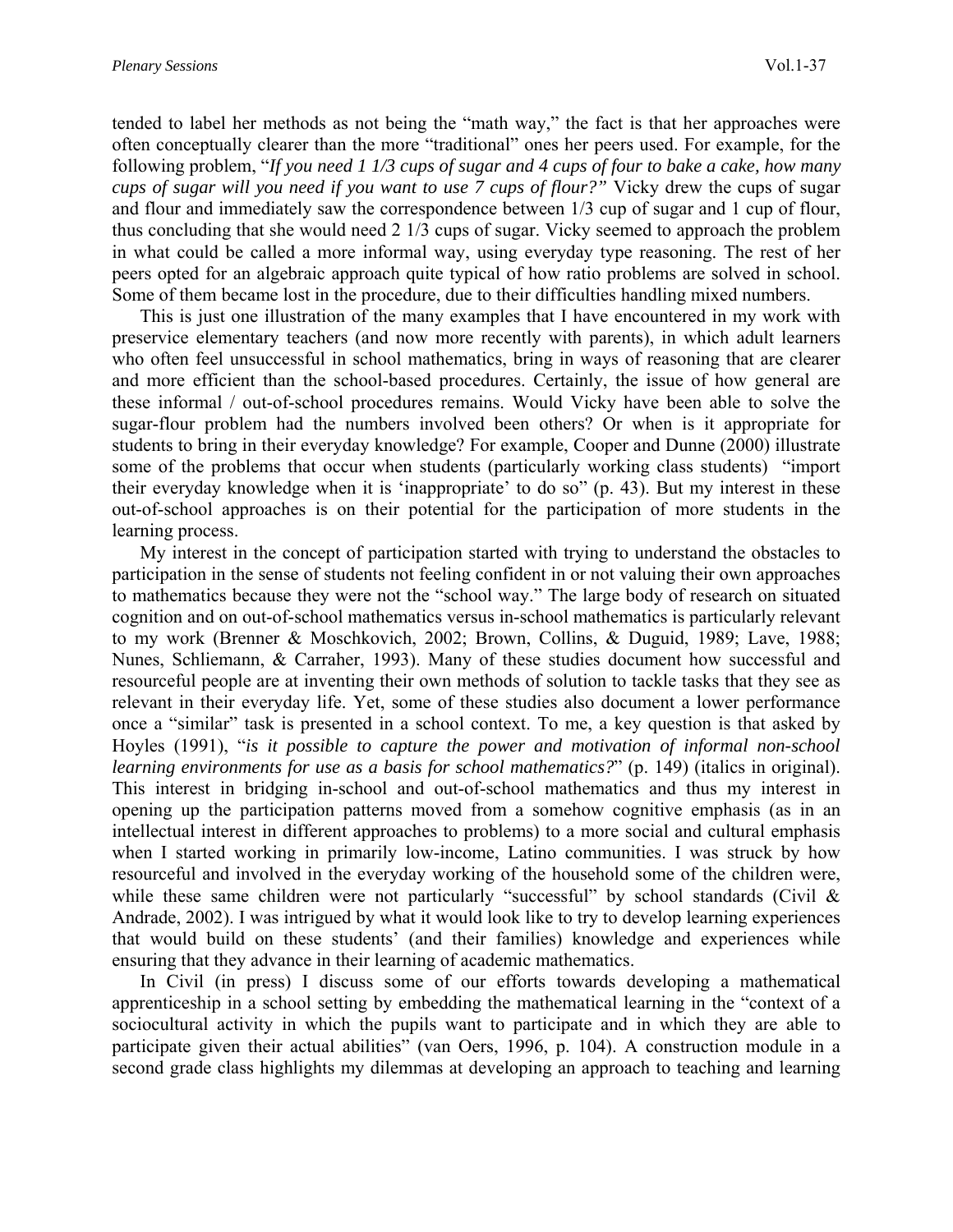that emphasizes collaboration and engagement in activities that are important to the practices of the community (Lave, 1996; Rogoff, 1994), but also brings the mathematics to the foreground. The garden module in a fourth/ fifth grade classroom presents an example in which sociocultural practices are combined with cognitive approaches (e.g., enlarging a garden is followed up by a school task on exploring area of an irregular shape; task-based interviews are used to assess students' understanding of certain aspects of measurement).

Finally, there is another aspect of participation that was probably present all along in my work but has become more prominent in my recent research. It relates back to the concept of valorization of knowledge and whose knowledge is valued / recognized and when or where. We have looked at these issues in relation to the concept of norms (Yackel & Cobb, 1996), as in, for example, how immigrant students may be interpreting the norms differently from local students (Civil & Planas, 2004; Planas & Civil, 2002). In Civil (2002), I document a teaching innovation in a fifth grade class in which we tried to combine three forms of mathematics: school mathematics, mathematicians' mathematics, and everyday mathematics. Although some of the patterns of participation changed and opened up, overall the social and sociomathematical norms that were in place (and conflicted with those from our innovation) and the influence of status and students' perceptions of each other played a role in who had a voice when in the classroom. The "popular" students (which in that school often meant those in sports teams such as basketball or softball) and the students in the Gifted and Talented program had a voice in the mathematical discussions. As Lampert, Rittenhouse, and Crumbaugh (1996) write, "children do not readily separate the quality of ideas from the person expressing those ideas in judging the veracity of assertions" (p. 740).

#### **Some Issues for Reflection**

In this section I raise what I view are some issues derived from what I have presented so far in this paper. One such issue relates to the difficulties in developing mathematical learning experiences that while being true to the context (e.g., the construction or the garden modules) are also true to our mathematical agenda (Civil, in press). These difficulties, I argue, have to do largely with our values as to what we count as mathematics, as well as our own academic training that may make it harder to uncover the mathematics in everyday contexts. As a teacher in one of our study groups once asked, "if you have too much school mathematics, does it erase our practical mathematics?" In our work we have found the pedagogical transformation of community knowledge into school mathematics learning opportunities to be a non-trivial endeavor.

Students' views as to what they are willing to count as valid mathematics also play a key role in this process. Do students view the mathematics in the teaching innovations as "real mathematics"? Students may have indeed been involved in rich mathematical opportunities but if they do not see what they did as the mathematics they should be learning in school, or if the connections to what they may expect to see in the next grade are not made, are we helping these students? As I reflect on our efforts to try to bring change to the teaching of mathematics in these classrooms, I find Spradbery's (1976) work particularly relevant (even though it is 30 years old!). Spradbery describes the experiences of a group of sixteen-year-old students unsuccessful at school mathematics. Outside school, some of these students kept and raced pigeons. The author goes on to describe some of the mathematics embedded in this practice, and then writes:

> Although the mathematician may regard certain aspects of pigeon-keeping (along with many of the other daily activities of children) as being 'mathematical', such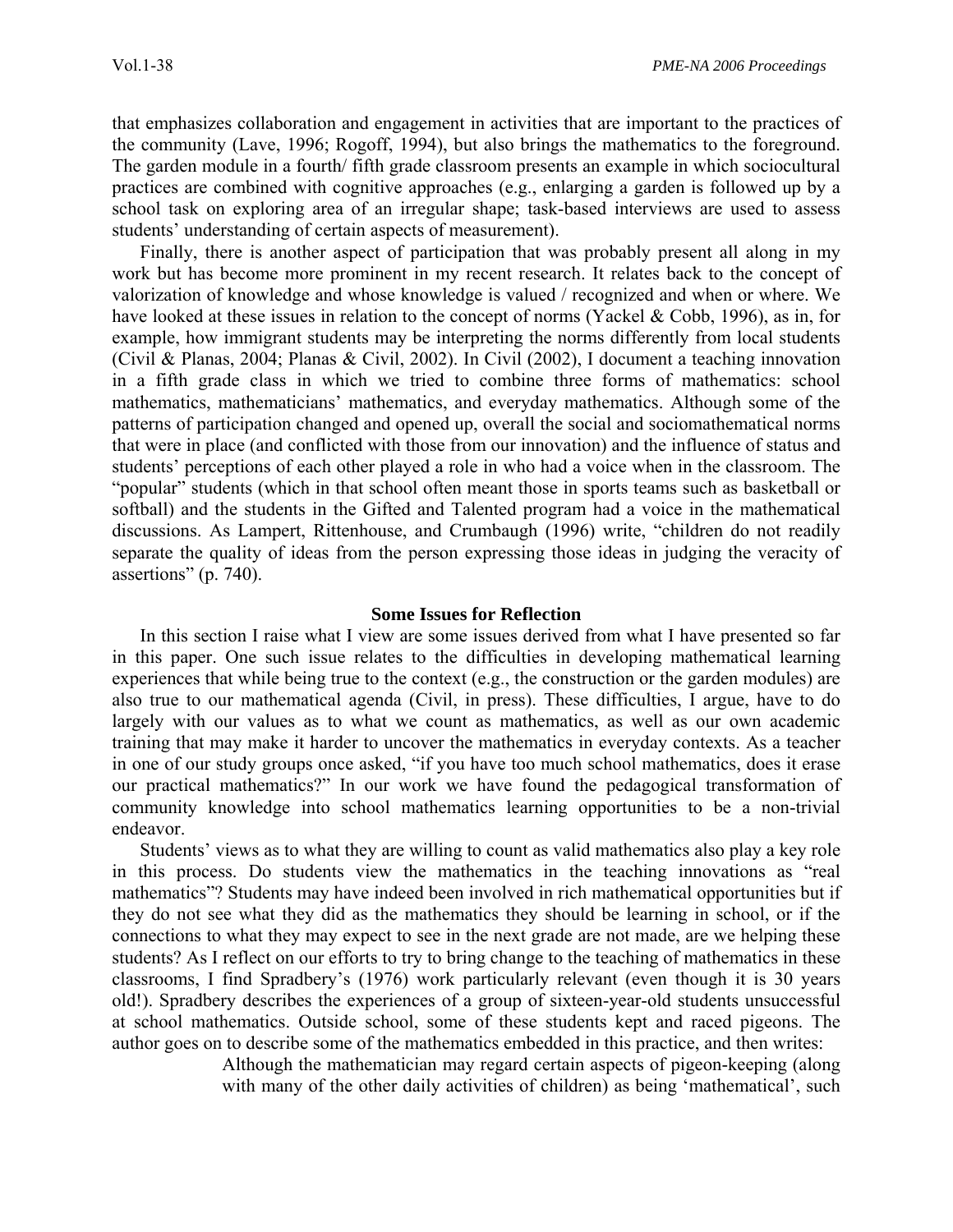knowledge appears to have little value or status in the classroom. For 'Maths' to be 'Maths' (or 'proper Maths', as a number of children described it) it has to be separated from other everyday knowledge. (p. 237)

Spradbery (1976) describes the opposition among students—who had so far failed at school mathematics—towards an innovative curriculum that was intended to be more liberating by presenting situations for which the students were encouraged to use their own intuitions and knowledge. In our work, we also had students questioning whether what they were doing was mathematics. Currently, I often find myself wondering about innovations that try to contextualize the mathematics in situations that claim to be more relevant to the reality of the working-class Latino students with whom we work. Who decides what is relevant?

Another related issue in our work relates to the notion of norms (Yackel & Cobb, 1996). The teaching innovations we have tried to implement combine notions of communities of learners in which students engage with mathematics as mathematicians (Lampert, 1990) with notions of apprenticeship learning and other characteristics of out-of-school learning. The norms for these innovations had to be very different from the norms that were often in place (and well established) in the school where we conducted our work. Students resisted our approaches. One of the main obstacles we encountered with the fifth graders was their reluctance to engage in discussions about mathematical problems. As the teacher explained, "they [students] didn't see the point of the discussion; they didn't like waiting on everybody to talk. …They didn't feel like that was work. To them, work is filling out worksheets and turning the paper in and seeing if they got it right or wrong" (Civil, 2002; in press).

#### **A Closer Look at an Example of Bridging In-school and Out-of-school Learning**

I have briefly referred to some of the teaching innovations that we tried over the years and that are described in more detail elsewhere. Here I describe a teaching experience that took place quite a few years ago and that for many will seem like a trip to the past because it is based on the use of a Logo environment. What we used (i.e., Logo) is not the point here; what I want to do is to illustrate some of the issues raised earlier in this paper and provide an example of an experience in which we tried to develop a learning environment that captured some of the characteristics of out-of-school learning while pushing for the mathematics. The choice of Logo reflects my cognitive inclination, as it provides an environment in which with very basic few commands, students can right away explore mathematics. At the same time, our approach took into account the context, hence showing my socio-cultural inclination. This was a particularly difficult fifth grade classroom in which the academic agenda of the teacher (who was new to the school) clashed with the children's agenda. One of the researchers conducted interviews with each of the children to gain a better understanding of their social context. As she shared with me, "learning about what some of these children were going through in their daily lives made their resistance to change in the classroom quite understandable. Change for many of these children came as yet another form of upheaval in their already hectic lives." It was under these conditions that we tried to create a change to the teaching and learning of mathematics. A key feature of the learning innovation we envisioned was the sharing of ideas in a safe and supportive environment. Establishing this feature was a major obstacle in this classroom, given that the class was dominated by a core power group of five boys, who through popularity and intimidation manipulated the classroom dynamics.

We introduced the use of Logo to the whole class and after a few sessions, we offered the option to continue working in the computer environment. A group of eight children expressed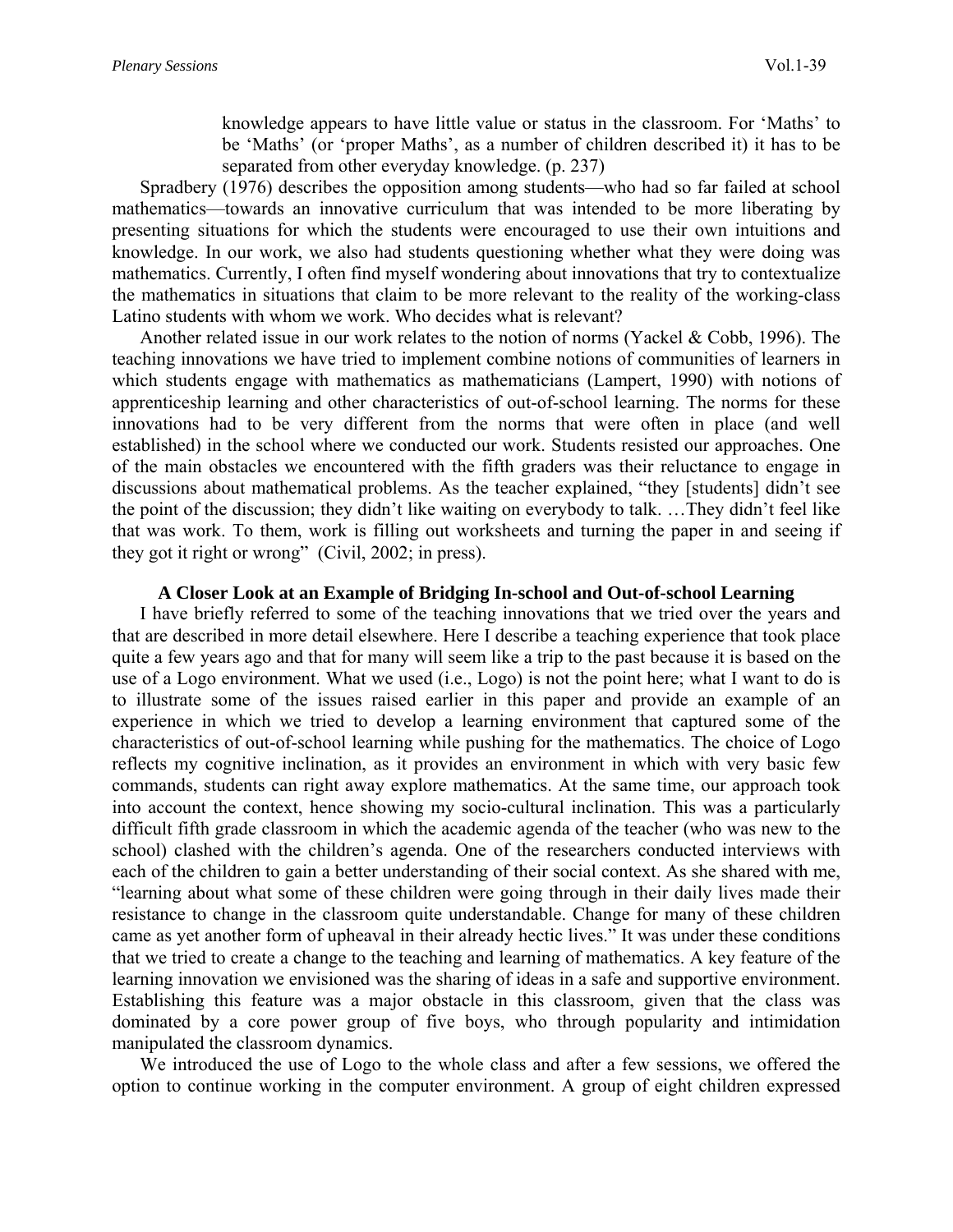interest in doing this (but one dropped after two sessions). The rest of the class (17) stayed in the regular classroom with the teacher. With this group of seven children (who were representative of the diversity in the classroom) we set out to develop an environment that would have some of the characteristics of out-of-school learning, which we had identified from the literature (Brown, Collins, & Duguid, 1989; Hoyles, 1991; Lave, 1988, 1996; Rogoff, 1994), namely: 1) Learning by apprenticeship; 2) Working on contextualized problems; 3) Control remains largely in the hands of the person working on the task; and 4) Mathematics is often hidden; it is not the center of attention and may actually be abandoned in the solution process. Rogoff (1994) discusses three models of teaching and learning. In the transmission model, knowledge from others is passed on to the learner (adult-centered) and in the acquisition model the learner discovers the knowledge on her or his own (child-centered). In the participation model, the learner participates in a community of learners. In this model, learning takes places through collaboration and engagement in activities that are important to the practices of the community. I argue that this group of seven students learned through participation in a community of practice that emerged in the computer lab. Logo was new to all students in this class. In a sense Logo had an "equalizer effect" that may have allowed for a fresh start for all the students who stayed in the group. They were able to put aside their roles and labels. It allowed for children who had been labeled as being "less successful" in academic subjects to shine as they demonstrated their expertise and as they followed their own inquiries. Students who barely spoke to each other in the regular classroom started trading discoveries about Logo. For example, one student became an expert at using color; another became an expert at writing procedures on the flip side (this is the area where procedures are written, as opposed to immediate mode programming); another student, using his prior knowledge of the computer system, explored all the different "gadgets" included in Logo. What we soon noticed was that students were constantly sharing ideas and were well aware of who knew what. We saw "learning traveling through the lab" and students learning through interactions with their peers. It is in this sense that we believe that what took place in this Logo group had some of the characteristics of learning through apprenticeship. This idea of apprenticing is also addressed by Moll and Greenberg (1990), who write, "it is when the content of interactions is important or needed that people are motivated to establish the social contexts for the transfer or application of knowledge and other resources" (p. 326). I next give a glimpse of the dynamics in this group with a focus on the mathematical explorations.

## *A Mathematical Community of Practice?*

While working on a task on how to draw a hexagon, two students (Daniel and Ben) found a way to make a variety of star polygons. Soon thereafter, two other students (Jennifer and Jorge) became interested in drawing star polygons. We discussed with Jennifer and Jorge some of the mathematics involved in this task. From a previous discussion on turns (grounded in part on several students' knowledge about skateboarding), these two students were familiar with the notion of 720 for two whole turns. They then found  $720 \div 5$  and tested the procedure: **repeat 5 [fd 40 rt 144]**, which produced a five-pointed star. Following this, Jorge started working on looking for divisors of 720 using, at times, the calculator available in the computer. For example, he came up with:  $720 = 72 \times 10$ . He then typed: **repeat 10 [fd 40 rt 72]**, except that this command did not produce a star polygon. On his own, Jorge continued exploring and found: **repeat 9 [fd 70 rt 80]**, which does produce a star polygon. Through a process of mathematical calculations and manipulation of the commands, Jorge found combinations that produced star polygons and recorded them on the flip side.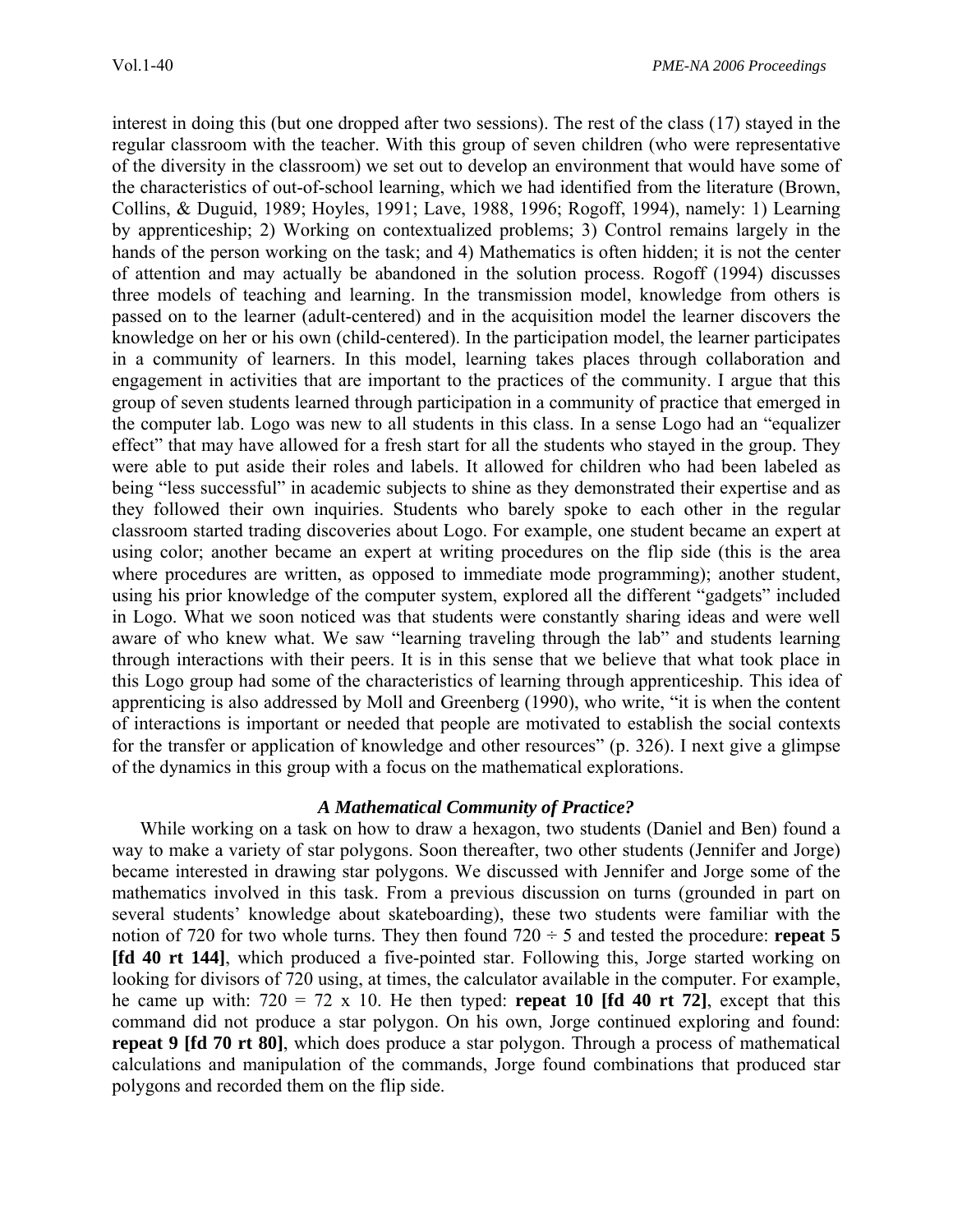As Jorge and Jennifer were working on star polygons, the question of "how to draw a circle" arose. Several of the students became interested in this challenge. On the blackboard, Jennifer drew a 90º angle, and then a 40º (exterior) angle. She then said, pointing to her drawing, "it's going to have to be a very subtle turn, a subtle angle." She had the correct image of turning minutely (a subtle turn) every time, however, she did not quite know how to do it on the computer. Ben, meanwhile, did get the turtle to draw a circle. In response to Ben's accomplishment, which came as a result of step-by-step commands, our challenge to him was to draw a circle in one single command. Though the challenge was made to Ben, it was Jorge who took it up and explored with the template **repeat \_\_ [ fd 1 rt 1]**. After trying several inputs, 360 clicked all of a sudden. Sara, meanwhile, who was not sitting near this group of students, had also figured out how to make a circle and quickly shared it with Carolina and Judith who ended up incorporating a procedure to draw a circle as part of their final projects. Daniel also ended up working with circles for his final project because he became interested in creating a spiraling tunnel. To do this he needed circles of differing sizes, which led to his learning about variables in Logo. Daniel ended up with this procedure:

To c :n repeat  $180$  [fd :n rt 2] end

In order to get the desired effect of increasingly larger circles within close proximity to each other, the need for decimals arose. We were not aware of what these children knew about decimals. We suggested that he try c .7, c .8. Daniel explored with these numbers. The first "surprise" came up when, after typing c .9, he typed c .10 and a smaller circle appeared. He then tried c 10, which gave him a much larger "circle" (actually, it did not look at all like a circle!). Following this, we drew a number line on the blackboard and asked Daniel to place .9 and 10 on a number line. He appeared to be confused by this question. Jennifer, who was working on something else but sitting near the blackboard, became interested in the conversation and helped him out. Daniel seemed unclear about what decimals were. He was not sure about what "that point," as he called it, was doing. We then switched to decimal fractions, since the students had worked with these in class. This seemed to help, but it was difficult to tell whether there was understanding or rather pattern recognition taking place. In looking at 12/10, 14/10, Daniel quickly supplied 13/10 and 11/10. His final project, however, went back to the decimal notation, this time in an increasing sequence from .1 to 1.9 (by increments of .1). In the presentation of their Logo projects to the whole class, students were intrigued by Daniel's procedure "**c**" and the various inputs. They asked Daniel to try c .50 and were surprised by the fact that it was the same as c .5. They then suggested c .47, expecting something bigger, and again were puzzled with the outcome. Looking back at Daniel's work, we think that similar scenarios could be turned into an opportunity to explore students' understanding of decimal numbers.

I would like to emphasize two salient features of the work with these seven children, at the social and cognitive levels. The social behavior governing our work in the lab with these seven children was a complete change from that present in the regular classroom. While in the lab, we did not witness any put downs or negative comments directed at each other or at us (several of these same children did not get along in the regular classroom). Students behaved in a very polite manner, informing us when they were leaving the room, and being overall very cooperative. This occurred in a natural way, since we never talked about what behavior we expected from them. We focused on their work on the computers. The students seemed relaxed, happy to be in the lab,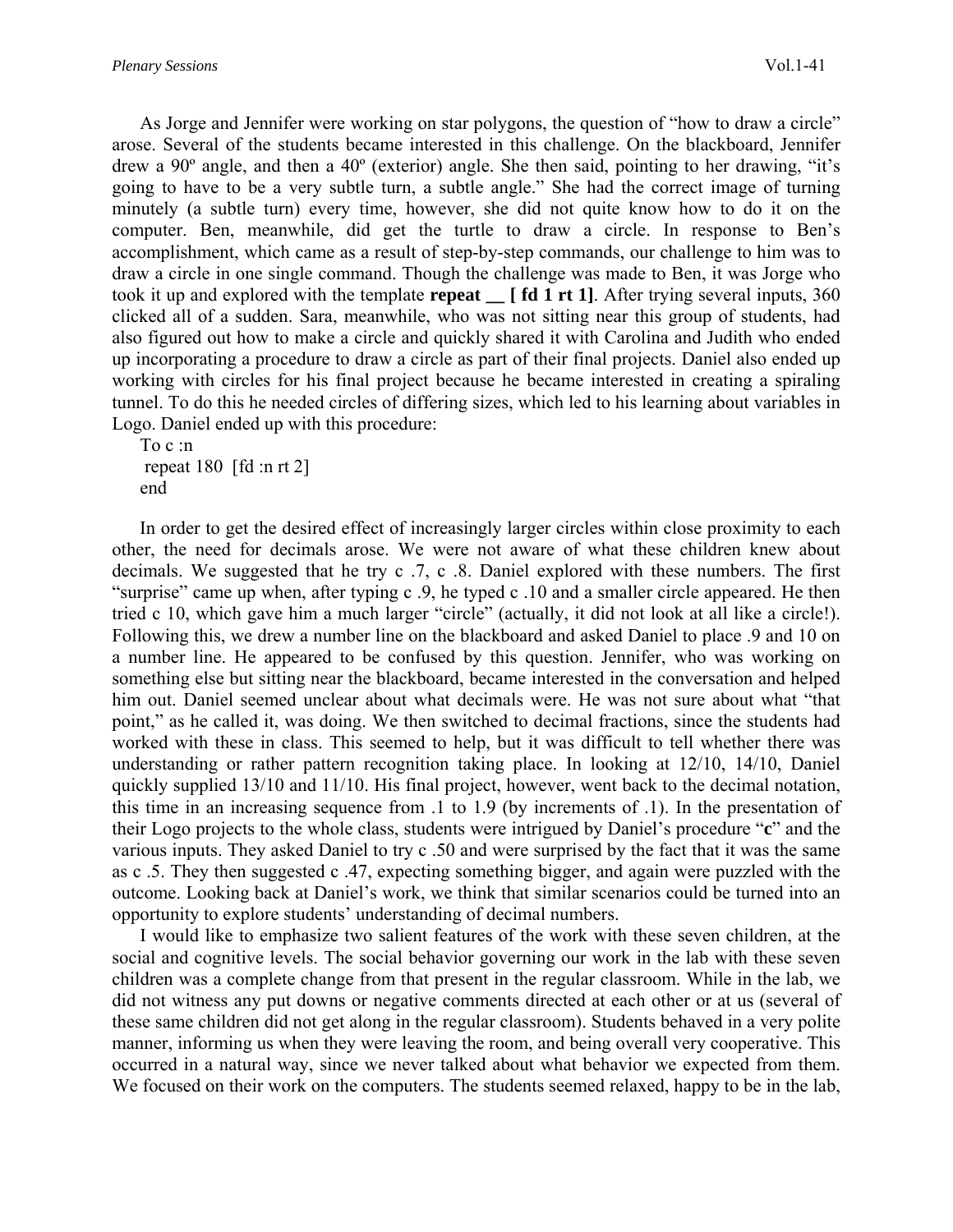and while quite individualistic in their work on the computers, there was considerable chitchat and sharing of ideas.

Engaging with the students in conversations about their work was difficult. The teacher had mentioned to us that many of the children in the classroom did not seem to trust adults and were not willing to converse. An added difficulty, perhaps, was that we were trying to dialogue with them on an academic topic. As we tried to have them tell us more about what they wanted to do or what they were thinking, we were often met with silence or comments we could not quite follow. But with most of them, we succeeded in engaging in a conversation on their problem solving strategies for their project. For example, with Jennifer, it was on patterns; with Daniel, decimals; with Jorge, how to make sure the football field fit on the screen and was an accurate (to scale) representation; and with Carolina, how and where to put the moon and how to obtain a visually aesthetic effect "more efficiently." The cognitive gains became clearer as the students presented their projects to the class as a whole. The Logo students were knowledgeable and comfortable with the language of the Logo environment. Each child spoke as an expert, demonstrating considerable command of the situation and clarity in the presentation, in what was for many of them a less than receptive audience (i.e., the reality of the classroom).

## **A Look at Our Current Work**

The Logo project I just presented allowed me to experience some of the theoretical constructs such as characteristics of out-of-school learning, communities of practice, mediation, and constructivism in the context of students engaging in mathematical explorations. That work underscored the importance of understanding and paying attention to the social context. In our current work we are determined about the concept of context as we take a holistic approach to the mathematics education of working-class Latino children: parents, teachers, children are central to our work. Most of my research at the moment takes place at a school that is 90% Latino, 26% English Language Learners, and with 95% of the students eligible for free or reduced lunch (the average for the state of Arizona is 49%). At this school we have several research activities in place, including: 1) a teacher study group aimed at teachers reflecting on their practice; teachers explore mathematical content for themselves, as learners, but also reflect on students' work, and engage in discussion around language and mathematics; 2) classroom visits to not only observe the mathematics instruction but also to support the teachers and students; 3) a parental component in which parents take part in mathematics workshops (sometimes with their children and facilitated, in part, by their children's teachers); 4) an afterschool mathematics club in which children are encouraged to work on contextualized mathematical projects (e.g. a garden; getting to know your community) and where both languages (English and Spanish) are used (bilingual education is severely limited in this state, thus children have few opportunities to engage in academic discourse about mathematics in Spanish during their regular school hours). All these research activities emphasize our focus on teachers, students, and parents.

## *A focus on teachers*

The mathematics curriculum in place at this school is "reform-based" and the teachers with whom we work are working hard at implementing it. The curriculum is relatively new for most of the teachers and, as with any curriculum, it portrays a certain view of what it means to do mathematics. In some aspects, that view is not very different from what teachers at this school have been engaged in throughout their participation in professional development experiences.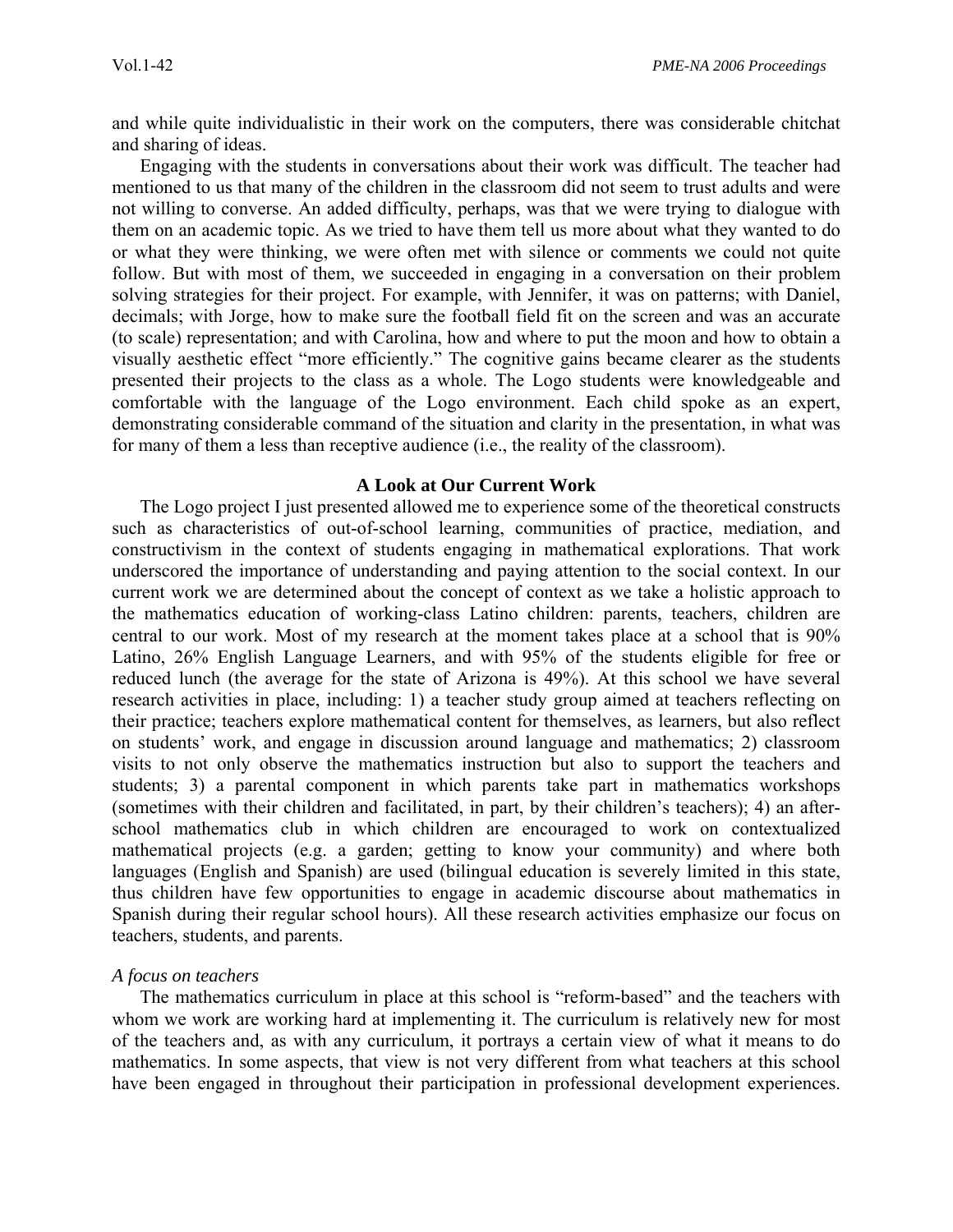For example, in these experiences they learned about group work, hands-on materials, openended problems, and teaching for understanding. But, as I discuss in Civil (2006), some of these professional development efforts aimed at helping teachers teach using a "reform-approach" leave me wondering whether teaching mathematics was becoming a smorgasbord of activities with no apparent road map. At this school the fact that teachers are expected to use a specific curriculum provides to a certain extent this road map that I saw lacking at other places, years back. This is not to say that it is unproblematic. I am particularly intrigued by how teachers make sense out of the curriculum and how they decide on which tasks to implement and what that implementation looks like. The work of Stein, Smith, Henningsen, and Silver (2000) on the cognitive demands of tasks is particularly helpful to my analysis of classroom teaching at this school. But in addition to the content demands of the tasks, I am also interested in what kind of support (affective and cognitive) the teacher and students create in the classroom to encourage the mathematical participation of all students. For this area, Empson's (2003) use of participant frameworks in her analysis of two low-performing students is quite relevant as I look at interactions in the classroom. And a third area of interest is what view of what it means to do mathematics is being conveyed or co-constructed in these classrooms.

I am currently in the middle of analyzing data from several videotaped lessons from a fourth/fifth grade classroom with my focus being on mathematical discourse and in particular on students' reasoning. These three areas of interest I just mentioned (nature and demands of tasks; support; view of mathematics) are closely intertwined in my analysis. For example, one of the lessons focused on solving word-problems on multiplication and division. The students worked in groups and for each problem they had to 1) demonstrate how they solve the word problem; 2) write an equation; 3) solve; 4) explain the process. One of the problems was "*a restaurant serves different types of sandwiches; it has four different types of meat (turkey, ham, baloney, and roast*  beef) and three different types of cheese (Swiss, Cheddar, and Jalapeño). How many different *sandwich combinations can the restaurant sell?*" Students approached this problem in a variety of ways, using several different representations in their solutions. All the students but two interpreted the problem as "expected," thus leading to 12 different kinds of sandwich. These two students, who were working together, tried to find different combinations, that is, with 2 kinds of meat and 1 cheese, 3 kinds of meat and 1 cheese, or 2 kinds of meat and 2 types of cheese, and so on, making it a much more demanding problem. The teacher encouraged the different groups in their work, as she walked around the room. She then asked some of the groups to present, and as they presented, she asked them questions that related to the idea of making sense "why did you choose to multiply?", or "why did you decide on that equation?" When a group presented their work on a different problem in which they had first divided incorrectly (and they showed that incorrect way), the teacher said "you see, they did it four different ways, and three didn't make sense to them, but they kept with it and they got it." And later on, she said, talking in general about the different ways to solve a problem, "remember, you never give up; look at all the different ways you could do it." It is true, however, that the teacher seemed somewhat at a loss with the two children who approached the sandwich problem by looking at combinations differently form all the other students. But although she did not really probe these two children much on the mathematics, she encouraged them to pursue their thinking and invited them to present it to the class. She certainly offered them (as well as the other students) affective support and to an extent cognitive support. Through her emphasis on making sense, looking for and at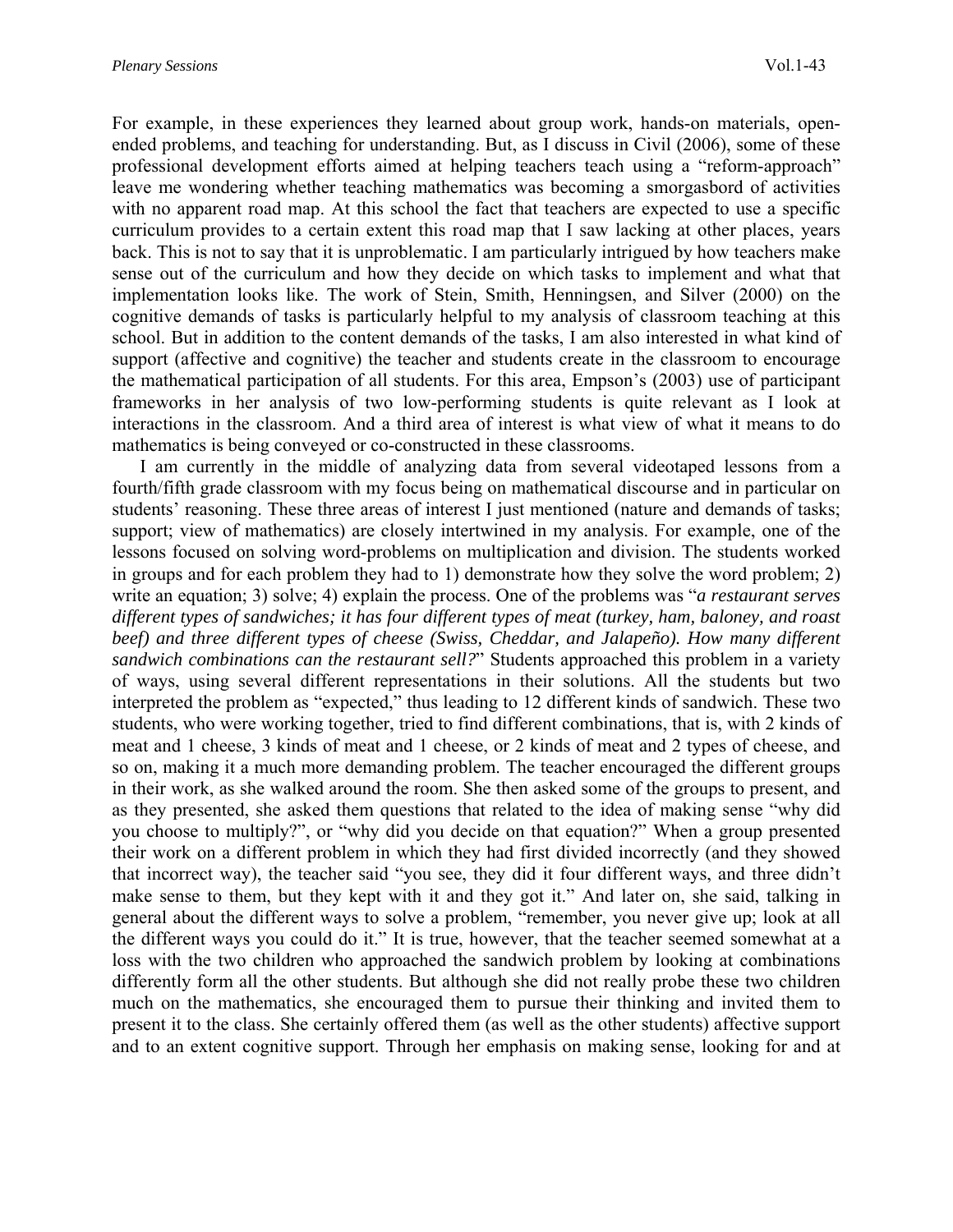different ways, persistence, this teacher is trying to convey a view of mathematics as an area of inquiry and creativity.

Our analysis of classrooms is only a piece of this holistic approach in which we try to understand the interactions of the linguistic, cultural, social and political contexts with the teaching and learning of mathematics by paying attention to the children, their parents and their teachers. In the next two sections we focus on parents by looking at parent-child interactions around arithmetic, and we focus on students, by presenting an incipient case study of a child to illustrate how we are looking at children as learners of mathematics.

## *A focus on parents*

In Civil, Planas and Quintos (2005), we use a Bourdieuian perspective to interpret parents' perspectives on their children's mathematics education. In that article we argue for the need to know more about students' social contexts and in particular about their parents' perceptions of their children's mathematics education as part of our efforts to gain a better understanding of students' performance in mathematics. As Marisol, a mother in a previous research project tells us, "parents and children come together." Thus, at this school we are working on this idea of parents and children coming together and, based on a prior research project in which parents and teachers worked together, we are also building on the lessons learned from that experience (Civil & Bernier, 2006) and bringing in the teachers.

A particular emphasis of this school's curriculum is the development of flexibility when working with numbers. For example, in the  $4<sup>th</sup>/5<sup>th</sup>$  grade class, to multiply 23 by 14, a student may do  $(20 + 3) (10 + 4)$ , while another student may do  $(5 + 5 + 4) (10 + 10 + 3)$ ). Some of the students seem to enjoy coming up with quite complicated and, I would argue, rather inefficient ways to break the numbers. But they appear to enjoy doing this (and in some cases, when I have asked them, they are aware that there are more efficient ways to break apart the numbers). Do they do it for fun? Or do they think that that is the goal of the activity, to come up with "complicated" ways to break apart the numbers? If that is the case, what view of mathematics are they developing? How are the tasks being interpreted is a question that I find myself asking, and not only about the students but the teachers too, as some of these approaches to doing mathematics are new to them also. How tasks are being interpreted by the different parties involved is particularly important in classrooms that are trying to implement a different approach to mathematics teaching and learning, as Lerman and Zevenbergen (2004) point out:

Bernstein (1996) is detailed in explaining how power and control are translated into different pedagogies; the implications are that if students are to be successful they need to recognise the unspoken, or invisible, aspects of some pedagogies, particularly reform ones, as we discuss later. Two important considerations need to be made; one is how tasks are framed for students—the issue of contextualisation and recontextualisation--, and the second is how they are answered by the students—the issue of recognition and realisation rules (p. 29).

In our workshops with parents and children one of the goals is to introduce the parents to these other ways to do arithmetic. So, for example, at the  $2^{n\bar{d}}/3^{rd}$  grade level, to do  $2\bar{3} + 46 + 7$ , children may do  $20 + 40$ , then  $7 + 3$ , and finally add the 6 to the prior result. What we are currently analyzing shows the parents trying to teach their children the way they were taught (the "traditional" algorithm) in a very procedural way, with an emphasis on how to write it "correctly." For example, in the addition  $23 + 46 + 7$ , a father showed his daughter how to write it vertically and put a 0 in front of the 7 to keep the numbers lined up. In another case, I was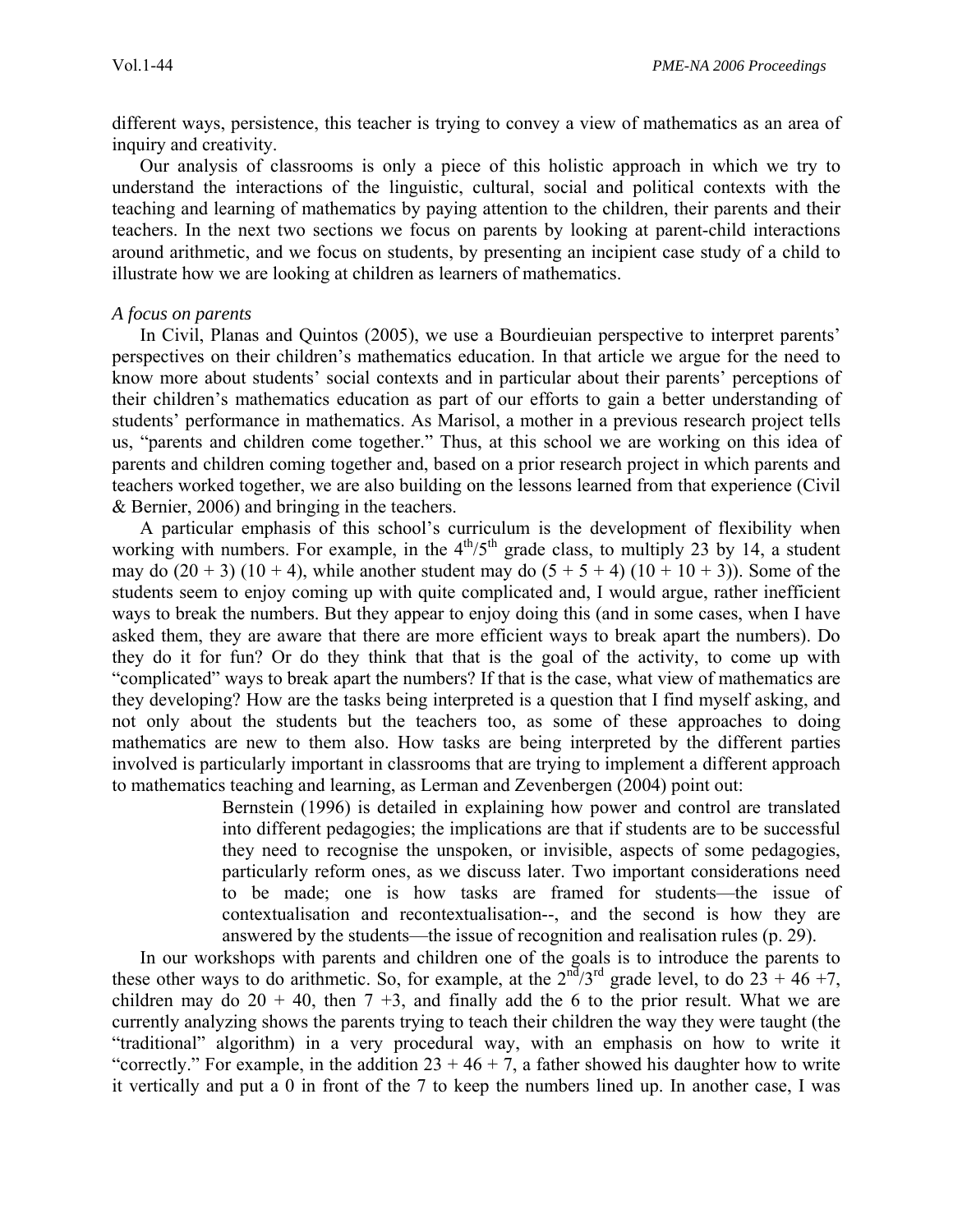working with a mother and her son; I explained to her (based on the handout the teacher had given them) a way to do  $51 - 22$  by first doing  $30 - 22$ , 8, then adding the 21 we were missing from the 51. I next suggested to her that she try this strategy on  $42 - 13$ ; instead, the mother went back to  $51 - 22$ , set it up vertically and started explaining in to her son "if you have 2, to get to 10"; she wrote "8" but then realized that that is not what she wanted. I brought up again the strategy I just showed them, and she said, "but to me, it's easier this way" [pointing to the vertical set up she had written on the paper]. She then walked her son through the "standard" subtraction procedure, "when the number on top is smaller, you ask for 1 from the one next to it, …". The mother walked him through 51-22 and then encouraged him to try 42 –13. The mother helped him make the "2" into "12" and then the child asked, "do I put a 5?" pointing to the 4 in 42. The mother said very calmly, "no, no 3." After this, I tried to explain to the mother one of the approaches to subtraction that they were using in her son's classroom, showing her how they start at 13, then they may jump to 15 (by adding 2), then to 20 (by adding 5), then maybe to 40 (by adding 20) and finally to 42 (by adding 2), and then they add all the jumps to find the answer. As I was explaining this, I remember thinking "she is probably wondering, why are we teaching this, when her method is so much quicker." We are in the preliminary analysis of these interactions but we can already see how different views about teaching and learning mathematics are in play and can potentially come into conflict, even with the parents who are coming to the workshops and therefore being exposed to how and why their children are being taught this "different" way.

### *A focus on learners: The case of Julián*

Julián was born in the U.S. but his parents are from México and he speaks Spanish at home. By fifth grade he had attended five different schools, 2 in México and 3 in the U.S. Part of the reason for the change in schools had to do with his family moving, but another part was his not feeling comfortable and thus changing schools, "the first school I went to was, Kindergarten, and there were these kids that always called me names. It hurt me. And my teacher never understood me" [interview, February 2006]. When referring to a more recent school, from which he also moved out to come to "our" school), he said, "she [the teacher at that other school] embarrassed me. … Sometimes she was okay, but, but then when I asked questions, she said, 'why are you asking the same question over and over?' And then, that's when, ah, when she embarrassed me, and I didn't understand it. 'Well, you should, you should if you were paying attention,' and I was."

When asked about his perception as a student of mathematics in the classroom, he placed himself as third best. He takes his work very seriously: his homework is carefully written; during the scale-drawing project in the after-school mathematics club, he inquired about whether they were going to also make a three-dimensional model, which would then involve measuring the height of the walls. The facilitator said that it was up to them; Julián then told one of his peers (who did not seem interested at all in doing it), "you don't need it, I **have to**, I want to do the model." In many ways, Julián is a "school boy"; he is quite good at following the rules of school and following what the teacher tells them to do. On the problem-solving day I referred to earlier (the sandwich problem), another problem they worked on was: "*this year Mark saved \$420; last year he only saved \$60. How many times as much money did he save this year than last year?*" Julián and two other boys, Alberto and Leo, worked on this problem together. Alberto, who often seemed to be off task or claimed being "lost," right away said, "so, this is a division problem." Julián first said yes, then no and then said, "we need to subtract." As their first step on their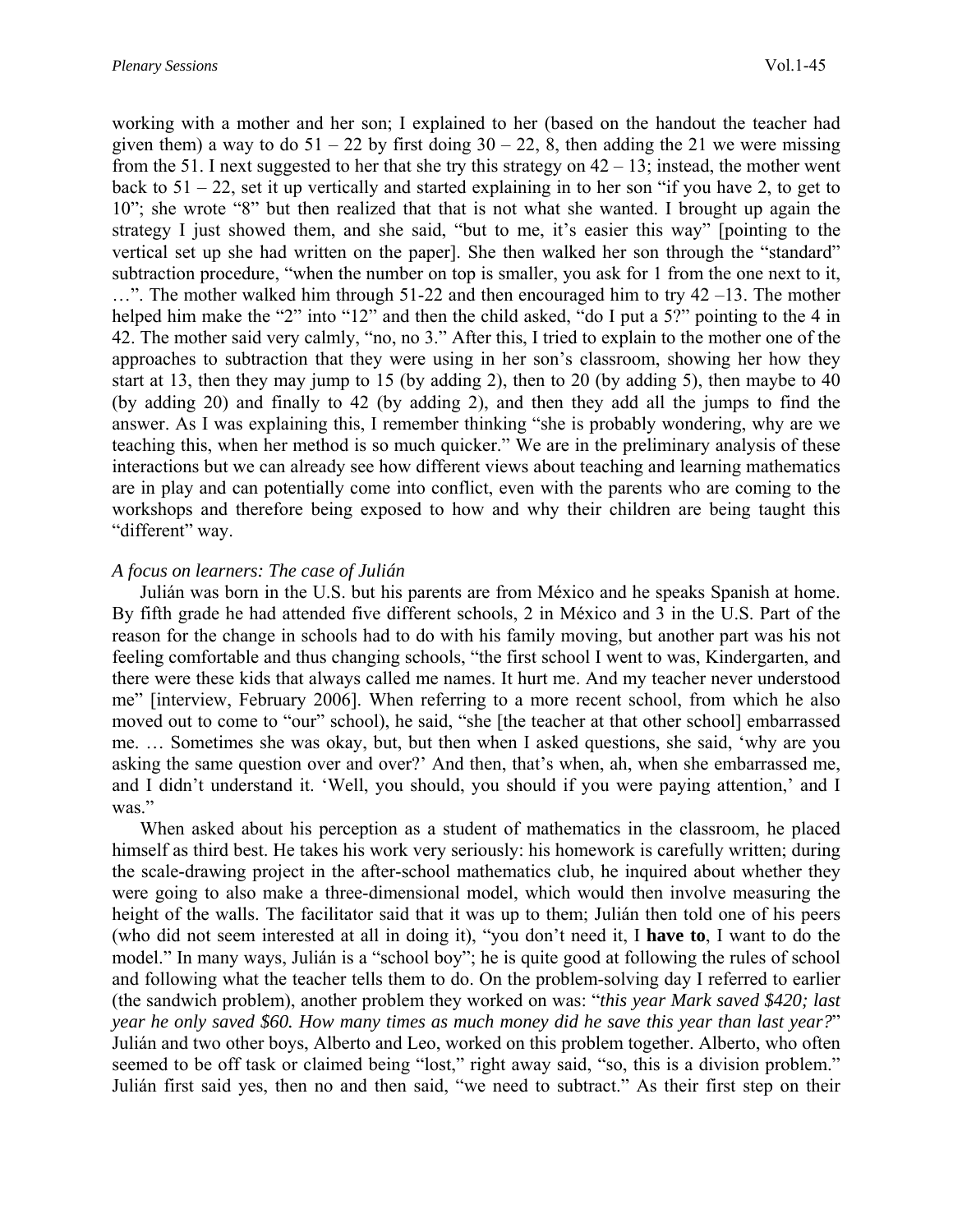paper they wrote the subtraction (420-60=360). Alberto, "we're done"; Julián, "no, we are not... for an equation." They seemed unsure as to what to write for an equation (this is a topic that I am currently trying to understand better, as the writing of equations seems to be very important for this teacher; it brings back the issue of how, in this case the teacher, is interpreting the task (i.e., why did she want them to write an equation for each of these problems?)). They finally settled on  $$420 - $60 = N$  for their equation and Julián moved to the third step of instructions on the board (1) demonstrate; 2) write an equation; 3) solve; 4) explain your process) and says:

Julián: solve it [as if reading the instructions]

Alberto: we already solved it.

Julián: we did, but how can we demonstrate it, yeah, we solved it up here (points at the subtraction) but…

Alberto: just say that (points at the subtraction)

Julián: that's all we did

While Alberto clearly indicates that they are done with the problem, Julián looks worried as he feels that what they have done does not reflect the four steps they were asked to have; they have numbered their steps and they only have two. This episode brings up many issues: what was Leo's role in all of this? He does not say anything, though appears to be following what his classmates are doing; Alberto had the right idea, to divide, yet Julián's is the one that prevails, why? Alberto seems willing to let go of the instructions the teacher has given them, as he considers they have solved the problem, while Julián struggles to make sense out of the directions, in particular "demonstrate" versus "solve." Does he want to have the four steps because that is what the teacher is asking for? Does he realize that depending on how they approach the problem, some of these steps may be unnecessary? How does Julián decide when to follow the rules and when to "challenge" them?

Julián does seem aware of the school game and the artificiality of school tasks. To support their exploration of factors, prime numbers and other elementary number theory concepts, I presented a problem that involves machines that stretch bubble gum, where machine n stretches a piece of gum to a length n times its original length. So, for example, if I wanted to stretch a oneinch bubble-gum stick to 30 inches, and the machine 30 is broken, I could use machine 6 followed by machine 5. Julián right away said to the whole class, "but it's still the same amount of bubble gum." He is right; the way the problem is worded, these machines stretch the lengths of the sticks of gum but do not increase the amount of actual gum. Julián understood the problem and was able to offer different combinations for the various numbers I gave them. He knew how to interpreted the task from a school point of view. I doubt that Julián in a formal assessment situation would let his everyday or common sense interpretation "interfere" with his performance (Cooper & Dunne, 2000).

To a certain extent, in the after-school mathematics club we try to develop an environment in which school and everyday mathematics are brought together along the lines of my previous research. Because we see these children as mathematics learners, both in the school setting and in the after-school, we can address some of the issues brought up by Frankenstein and Powell (1994) in relation to the separation (and maybe even opposition) between everyday and academic knowledge. We can see how a concept such as that of scale, which is often studied in school mathematics, is applied to a task that while school-based (e.g., making a scale drawing of their classroom), because it is done in a somewhat informal setting, takes on a different flavor. As mentioned earlier, Julián took the scale-drawing project very seriously. At one point in that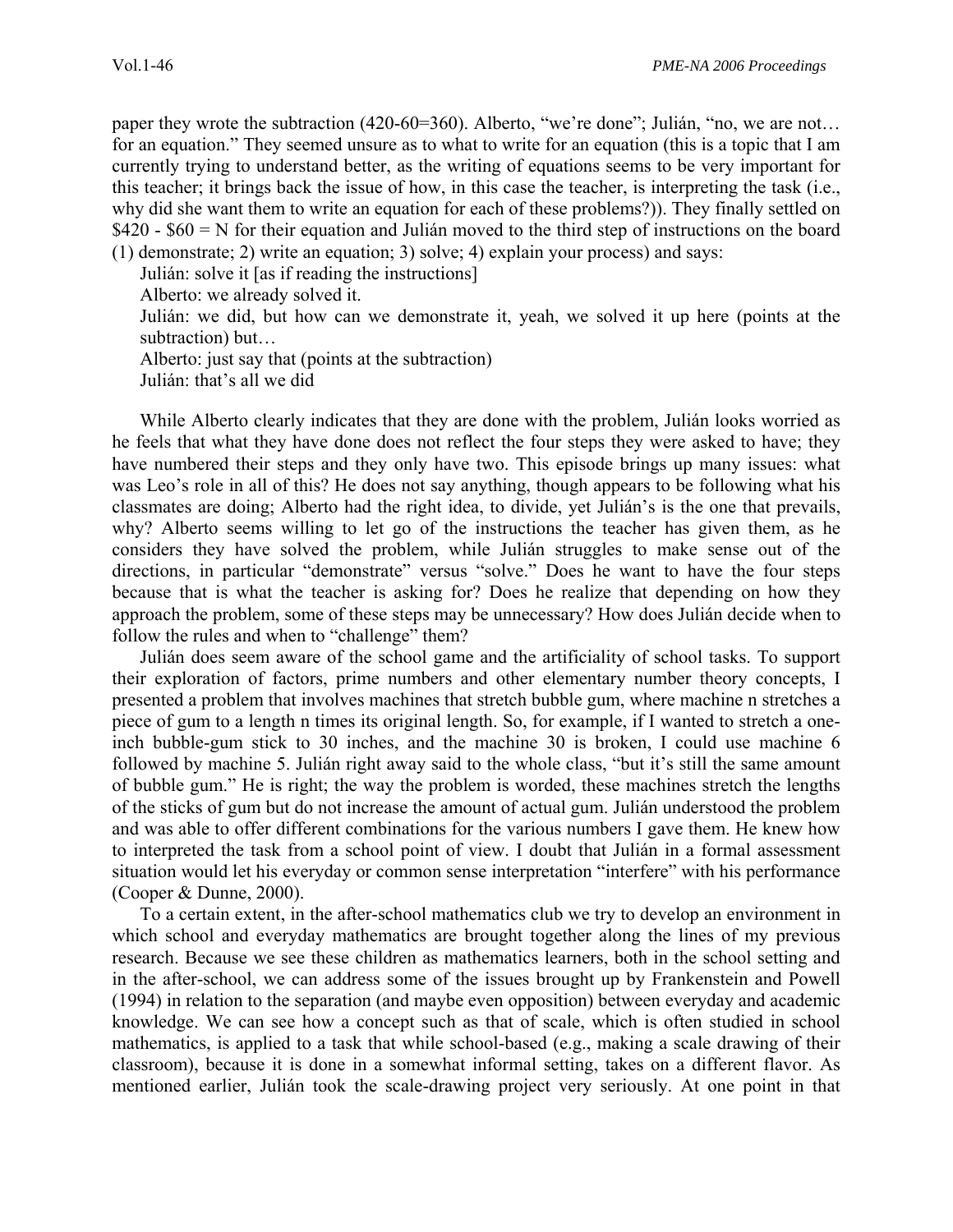project the facilitator (a university researcher) is working with another student using a drawing that he (the facilitator) had made of the room showing some dimensions. Julián is working on his own sketch. All of a sudden Julián looks over their work and asks about one measurement that they have on the facilitator's sheet. From there, a conversation follows in which Julián challenges the facilitator's drawing and tells him he has the wrong measurements for one of the sides, "yes [takes his pencil and starts drawing on the facilitator's sketch], from here to here, it has to go till here, you didn't draw it correctly; they have to be the same [he then starts pointing to the walls in the classroom], look they are the same." And after that, Julián just goes back to his sketch.

One of our goals in this research is to focus on Latino, low-income students as powerful thinkers and doers of mathematics, in opposition to the deficit approach that is often used to describe these students. In the scale-drawing project, we see Julián as a confident student, immersed in the task, while offering suggestions to one of his peers and engaging in a contentbased conversation with the adult facilitator. Crucial to capturing the case of Julián is the affective aspect (uncovered through rapport and interviews), Julián in the classroom (and hence the teacher's role), and in the after-school setting, as a place to pursue our understanding of Julián as a learner of mathematics.

Moschkovich (1999) points out that we do not know enough about the participation structures in the home cultures of Latino students in our local contexts. Furthermore, Moschkovich (in press), in her analysis of the potential contributions of non-mathematics education studies to the study of bilingual mathematics learners, writes, "sociolinguistics also suggests that analyses of classroom communication should be informed by data on students' experiences, building profiles of students' language history, educational background, and attitudes towards bilingual communication for students, peers, teachers, and parents" (p. 29). Through our current research we hope to address the issues that Moschkovich raises. We are developing case studies that cut across different activities and people and use multiple sources of data: video-tapes and field notes of classroom and after-school mathematics club sessions; interviews (affective / perceptions and cognitive) with children, teachers, and parents; observations and video-tapes of parents' workshops. Our goal is to try to capture the experience as learners of mathematics of a few of these children by looking at them doing mathematics in 1) the regular classroom; 2) the after-school mathematics club; 3) (if possible), out-of-school activities; 4) Through their parents' eyes or with their parents. This research is allowing me to bring together my cognitive and my socio-cultural interests to hopefully gain a better understanding of the complexity of what it means to teach and learn mathematics.

### **Endnotes**

1. Parts of this paper are adapted from Civil, 2006.

2. CEMELA (Center for the Mathematics Education of Latinos/as) is funded by the National Science Foundation under grant – ESI-0424983. The views expressed here are those of the author and do not necessarily reflect the views of the funding agency.

#### **References**

Abreu, G. d., Cline, T., & Shamsi, T. (2002). Exploring ways parents participate in their children's school mathematical learning: Cases studies in multiethnic primary school. In G. de Abreu, A. J. Bishop, & N. C. Presmeg (Eds.), *Transitions between contexts of mathematical practices* (pp. 123-147). Boston, MA: Kluwer.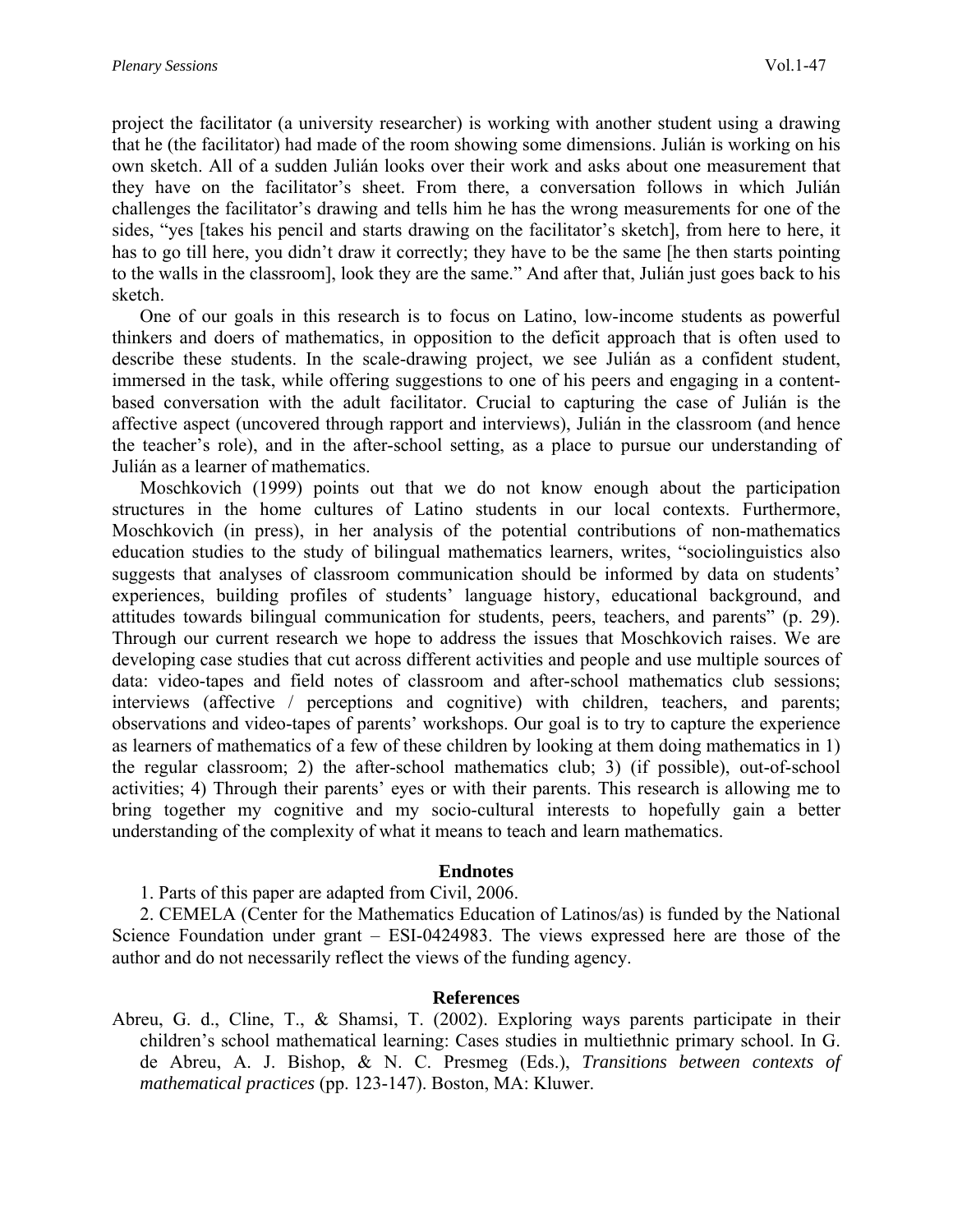- Adler, J., & Davis, Z. (2006). Opening another black box: Researching mathematics for teaching in mathematics teacher education. *Journal for Research in Mathematics Education*, *37*, 270- 296.
- Anhalt, C. O., Ondrus, M., & Horak, V. (in press). Insights from middle school teachers' participation in a mathematics lesson in Chinese. *Mathematics Teaching in the Middle School*.
- Ball, D. L., & Bass, H. (2000). Interweaving content and pedagogy in teaching and learning to teach: Knowing and using mathematics. In J. Boaler (Ed.), Multiple perspectives on the teaching and learning of mathematics (pp. 83-104). Wesport, CT: Ablex.
- Bernstein, B. (1996). *Pedagogy, symbolic control and identity: Theory, research and critique*. London, UK: Taylor & Francis
- Bratton, J., Quintos, B., & Civil, M. (2004, March). *Collaboration between researchers and parents for the improvement of mathematics education.* Paper presented at the 1<sup>st</sup> Annual Binational Symposium of Education Researchers, Mexico City, Mexico.
- Brenner, M. E. (1998). Adding cognition to the formula for culturally relevant instruction in mathematics. Anthropology & Education Quarterly, 29, 214-244.
- Brenner, M. E., & Moschkovich, J. (Eds.). (2002). *Everyday and academic mathematics in the classroom. Journal of Research in Mathematics Education Monograph #11*. Reston, VA: NCTM.
- Brown, J. S., Collins, A., & Duguid, P. (1989). Situated cognition and the culture of learning. *Educational Researcher*, *18* (1), 32-42.
- Civil, M. (1989). Prospective elementary teachers' conceptions about the teaching and learning of mathematics in the context of working with ratios. In C. A. Maher, G. A. Goldin, & R. B. Davis (Eds.), *Proceedings of the eleventh annual meeting of PME-NA*, Vol. 2 (pp. 289-295). New Brunswick, NJ: Rutgers.
- Civil, M. (1993). Prospective elementary teachers' thinking about teaching mathematics. *Journal of Mathematical Behavior*, *12*, 79-109.
- Civil, M. (1998). Mathematical communication through small group discussions. In M. Bartolini-Bussi, A. Sierpinska, & H. Steinbrig (Eds.), *Language and Communication in the Mathematics Classroom*, (pp. 207-222). Reston, VA: NCTM.
- Civil, M. (2002). Everyday Mathematics, Mathematicians' Mathematics, and School Mathematics: Can We Bring Them Together? In M. E. Brenner and J. Moschkovich (Eds.), *Everyday and academic mathematics in the classroom. Journal of Research in Mathematics Education Monograph #11* (pp. 40-62). Reston, VA: NCTM.
- Civil, M. (2006, May). *Working towards reform in mathematics education: Parents', teachers', and students' views of "different".* Paper presented at the ACCLAIM Research Symposium 3, Mathematics Education: Reform and Resistance in the Lifeworlds of Rural Schools and Communities, Cherry Valley Lodge, OH.
- Civil, M. (in press). Building on community knowledge: An avenue to equity in mathematics education. In N. Nassir & P. Cobb (Eds.), *Diversity, equity and access to mathematical ideas*. Teachers College Press.
- Civil, M., & Andrade, R. (2002). Transitions between home and school mathematics: Rays of hope amidst the passing clouds. In G. de Abreu, A.J. Bishop, and N.C. Presmeg (Eds.), *Transitions between contexts of mathematical practices* (pp. 149-169). Boston, MA: Kluwer.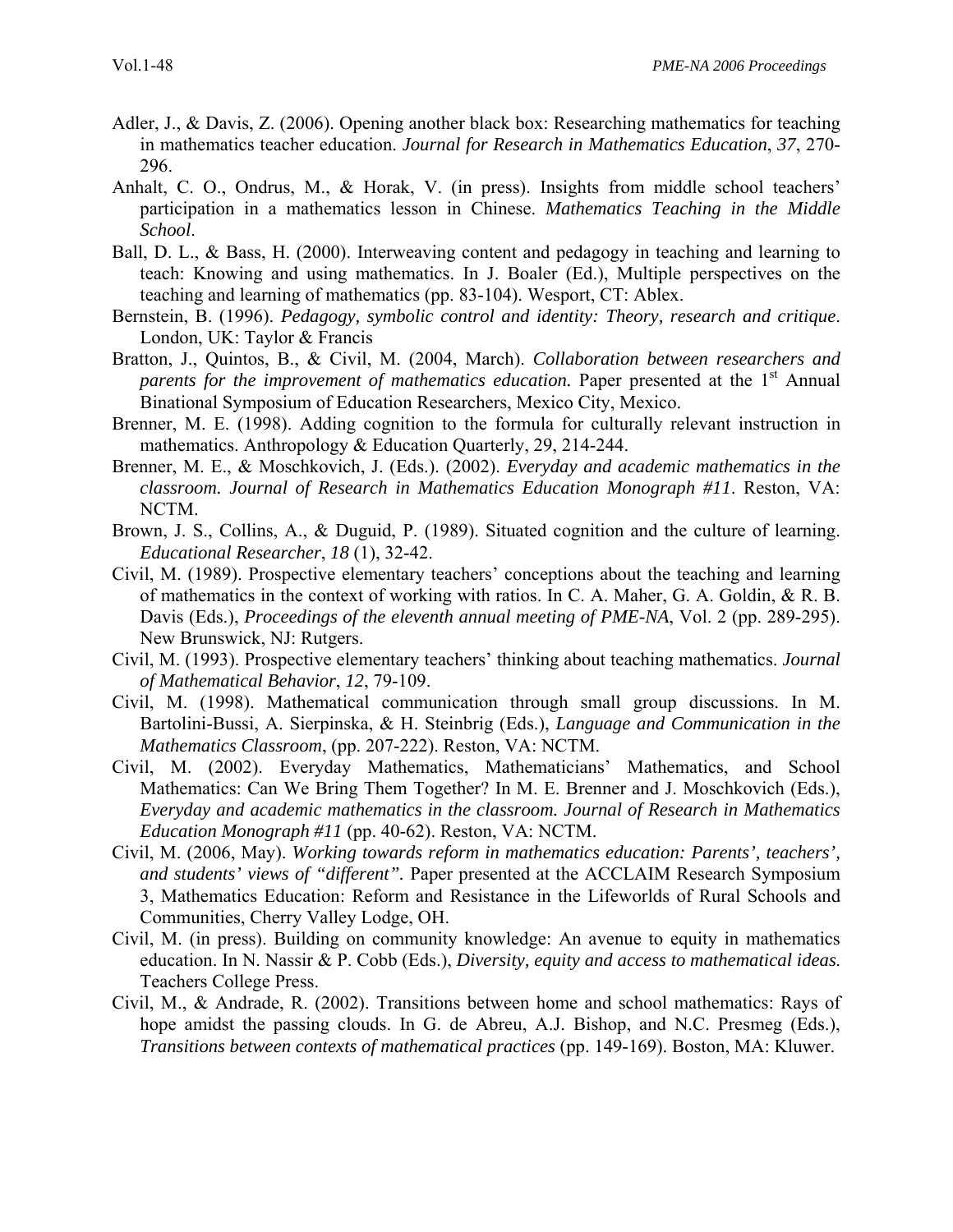- Civil, M., & Andrade, R. (2003). Collaborative practice with parents: The role of the researcher as mediator. In A. Peter-Koop, V. Santos-Wagner, C. Breen, & A. Begg (Eds.), *Collaboration in teacher education: Examples from the context of mathematics education* (pp. 153-168). Boston, MA: Kluwer.
- Civil, M., & Bernier, E. (2006). Exploring images of parental participation in mathematics education: Challenges and possibilities. *Mathematical Thinking and Learning, 8*, 309-330.
- Civil, M., Bratton, J., & Quintos, B. (2005). Parents and mathematics education in a Latino community: Redefining parental participation. *Multicultural Education Journal, 13*(2), 60- 64*.*
- Civil, M., & Planas, N. (2004). Participation in the mathematics classroom: Does every student have a voice? *For the Learning of Mathematics*, *24* (1), 7-12.
- Civil, M., Planas, N., & Quintos, B. (2005). Immigrant parents' perspectives on their children's mathematics. *Zentralblatt für Didaktik der Mathematik, 37*(2), 81-89*.*
- Cobb, P., & Yackel, E. (1996). Constructivist, emergent, and sociocultural perspectives in the context of developmental research. *Educational Psychologist*, *31*, 175-190
- Cooper, B. & Dunne, M. (2000). *Assessing children's mathematical knowledge: Social class, sex and problem-solving*. Philadelphia, PA: Open University Press.
- Empson, S. (2003). Low-performing students and teaching fractions for understanding: An interactional analysis. *Journal for Research in Mathematics Education*, *34*, 305-343.
- Frankenstein, M., & Powell, A. (1994). Toward liberatory mathematics: Paulo Freire's epistemology and ethnomathematics. In P. L McLaren & C. Lankshear (Eds.), *Politics of liberation: Paths from Freire* (pp. 74-99). New York: Routledge.
- Hoyles, C. (1991). Developing mathematical knowledge through microworlds. In A. J. Bishop, S. Mellin-Olsen, & J. van Dormolen (Eds.), *Mathematical knowledge: Its growth through teaching* (pp. 147-172). Boston, MA: Kluwer.
- Lampert, M. (1990). When the problem is not the question and the solution is not the answer: Mathematical knowing and teaching. *American Educational Research Journal, 1,* 29-63.
- Lampert, M., Rittenhouse, P., & Crumbaugh, C. (1996). Agreeing to disagree: Developing sociable mathematical discourse. In D. R. Olson & N. Torrance (Eds.), *The handbook of education and human development: New models of learning, teaching and schooling* (pp. 731-764). Oxford, UK: Blackwell.
- Lave, J. (1988). *Cognition in practice: Mind, mathematics, and culture in everyday life*. New York: Cambridge University Press.
- Lave, J. (1996). Teaching, as learning, in practice. *Mind, Culture, and Activity: An International Journal*, *3*(3), 149-164.
- Lerman, S., & Zevenbergen, R. (2004). The socio-political context of the mathematics classroom. Using Bernstein's theoretical framework to understand classroom communications. In P. Valero & R. Zevenbergen (Eds.), *Researching the socio-political dimensions of mathematics education: Issues of power in theory and methodology* (pp.27- 42). Boston, MA: Kluwer.
- McLaughlin, J. (2002). *Schooling in México: A brief guide for U.S. educators.* Charleston, WV: ERIC Clearinghouse on Rural Education and Small Schools.
- Moll, L. C., & Greenberg, J. (1990). Creating zones of possibilities: Combining social contexts for instruction. In L. C. Moll (Ed.), *Vygotsky and education* (pp. 319-348). Cambridge, UK: Cambridge University Press.